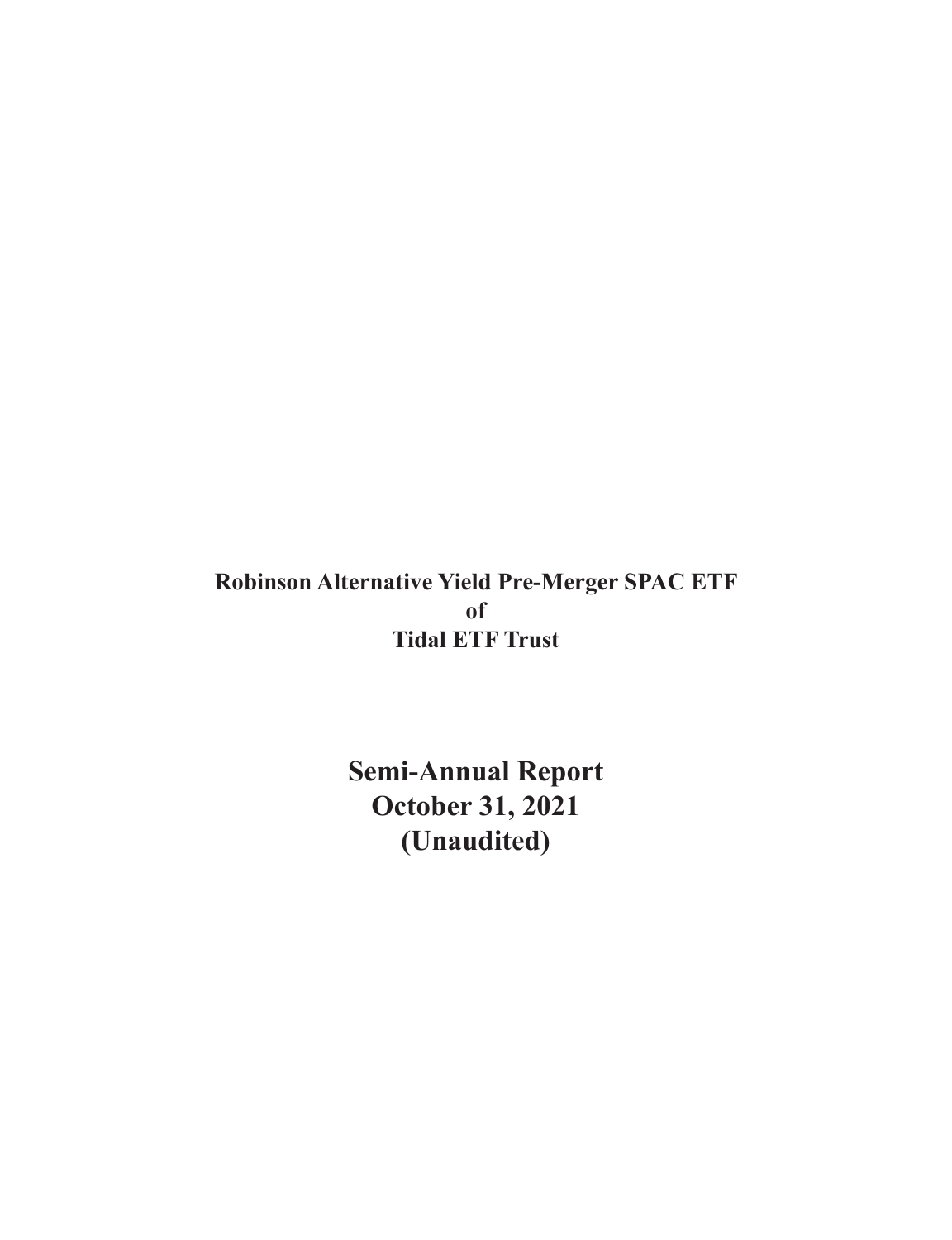## **TABLE OF CONTENTS**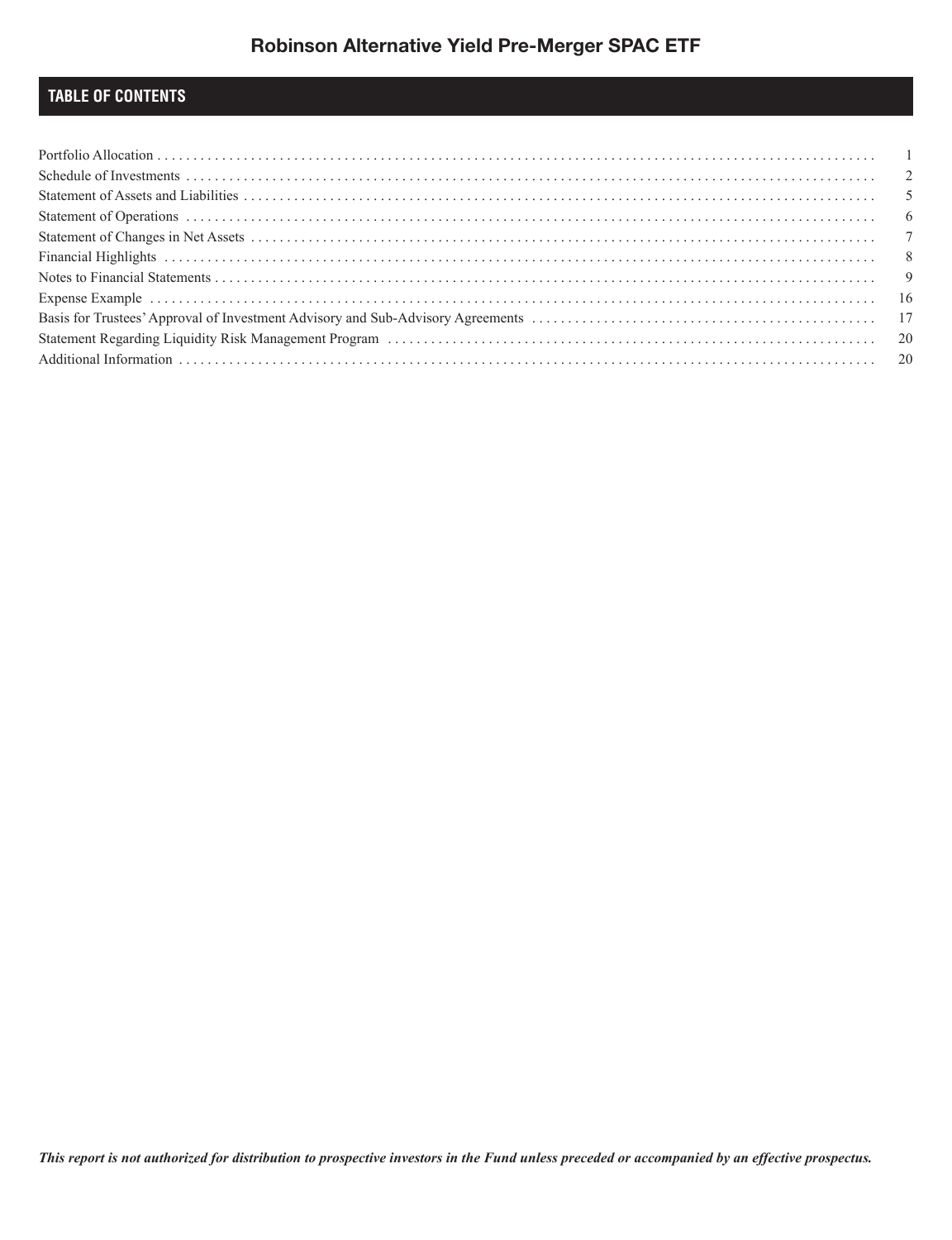# **PORTFOLIO ALLOCATION** at October 31, 2021 (Unaudited)

|                                                       | $%$ of Net    |
|-------------------------------------------------------|---------------|
| <b>Security Type</b>                                  | <b>Assets</b> |
| Common Stocks (Special Purpose Acquisition Companies) | 86.8%         |
| Units (Special Purpose Acquisition Companies)         | 11.2          |
| Cash & Cash Equivalents <sup>(1)</sup>                | $\sim$        |
| Warrants (Special Purpose Acquisition Companies)      | 0.5           |
| Total                                                 | $100.0\%$     |

(1) Represents cash, short-term investments, and liabilities in excess of other assets.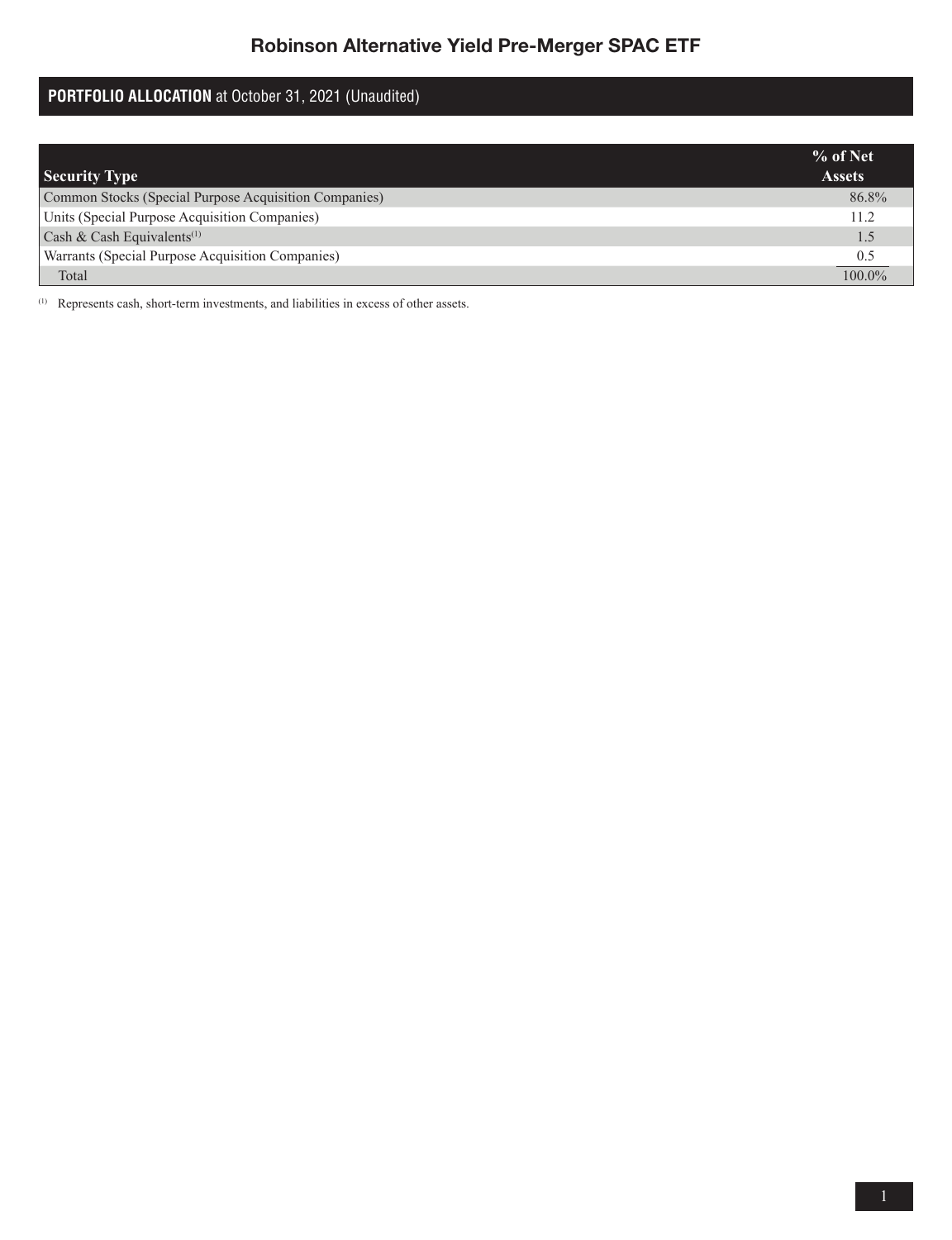## **SCHEDULE OF INVESTMENTS** at October 31, 2021 (Unaudited)

|                                                                    | <b>Shares</b> | Value         |
|--------------------------------------------------------------------|---------------|---------------|
| Common Stocks - 86.8%                                              |               |               |
| Special Purpose Acquisition Companies (SPACs) - 86.8%              |               |               |
| Adit EdTech Acquisition Corp. <sup>(1)</sup>                       | 11,556        | \$<br>112,555 |
| AF Acquisition Corp. - Class A <sup>(1)</sup>                      | 11,600        | 112,984       |
| Altitude Acquisition Corp. - Class A <sup>(1)</sup>                | 8,707         | 86,112        |
| Anzu Special Acquisition Corp. I - Class A <sup>(1)</sup>          | 11,616        | 113,140       |
| Atlantic Coastal Acquisition Corp. - Class A <sup>(1)</sup>        | 11,604        | 113,139       |
| Bite Acquisition Corp. <sup>(1)</sup>                              | 7,120         | 69,562        |
| BOA Acquisition Corp. - Class A <sup>(1)</sup>                     | 11,603        | 112,897       |
| Build Acquisition Corp. - Class A <sup>(1)</sup>                   | 11,588        | 112,983       |
| BYTE Acquisition Corp. - Class A <sup>(1)</sup>                    | 11,750        | 114,915       |
| CF Acquisition Corp. VI - Class A <sup>(1)</sup>                   | 11,556        | 112,671       |
| Clarim Acquisition Corp. - Class A <sup>(1)</sup>                  | 11,600        | 113,680       |
| Crown PropTech Acquisitions - Class A <sup>(1)</sup>               | 11,610        | 112,965       |
| DHB Capital Corp. - Class A <sup>(1)</sup>                         | 11,559        | 112,643       |
| Disruptive Acquisition Corp. I - Class A <sup>(1)</sup>            | 11,684        | 113,569       |
| Duddell Street Acquisition Corp. - Class A <sup>(1)</sup>          | 7,058         | 69,239        |
| Fintech Evolution Acquisition Group <sup>(1)</sup>                 | 14,434        | 140,010       |
| Flame Acquisition Corp. - Class A <sup>(1)</sup>                   | 11,784        | 115,130       |
| Fusion Acquisition Corp. II - Class A <sup>(1)</sup>               | 11,592        | 112,906       |
| Glass Houses Acquisition Corp. - Class A <sup>(1)</sup>            | 7,136         | 69,433        |
| Global Partner Acquisition Corp. II - Class A <sup>(1)</sup>       | 11,565        | 112,990       |
| Goal Acquisitions Corp. <sup>(1)</sup>                             | 11,725        | 114,319       |
| Golden Arrow Merger Corp. - Class A <sup>(1)</sup>                 | 7,549         | 73,490        |
| GX Acquisition Corp. II - Class A <sup>(1)</sup>                   | 11,564        | 112,402       |
| Healthcare Capital Corp. - Class A <sup>(1)</sup>                  | 7,580         | 75,269        |
| Ibere Pharmaceuticals - Class A <sup>(1)</sup>                     | 7,105         | 69,132        |
| InterPrivate II Acquisition Corp. - Class A <sup>(1)</sup>         | 11,551        | 113,431       |
| InterPrivate III Financial Partners, Inc. - Class A <sup>(1)</sup> | 7,529         | 74,838        |
| Kairos Acquisition Corp. - Class A <sup>(1)</sup>                  | 11,650        | 113,821       |
| Kismet Acquisition Two Corp. - Class A <sup>(1)</sup>              | 7,093         | 69,086        |
| Marlin Technology Corp. - Class A <sup>(1)</sup>                   | 11,706        | 114,719       |
| MCAP Acquisition Corp. - Class A <sup>(1)</sup>                    | 2,929         | 29,085        |
| Medicus Sciences Acquisition Corp. - Class A <sup>(1)</sup>        | 4,666         | 45,400        |
| Newbury Street Acquisition Corp. <sup>(1)</sup>                    | 11,726        | 114,329       |
| Northern Star Investment Corp. IV - Class A <sup>(1)</sup>         | 11,544        | 112,900       |
| One Equity Partners Open Water I Corp. - Class A <sup>(1)</sup>    | 11,612        | 113,565       |
| Orion Acquisition Corp. - Class A <sup>(1)</sup>                   | 11,615        | 113,362       |
| Osiris Acquisition Corp. - Class A <sup>(1)</sup>                  | 11,627        | 113,421       |
| Priveterra Acquisition Corp. - Class A <sup>(1)</sup>              | 11,622        | 113,663       |
| Property Solutions Acquisition Corp. II - Class A <sup>(1)</sup>   | 11,620        | 113,179       |
| Provident Acquisition Corp. - Class A <sup>(1)</sup>               | 7,074         | 69,113        |
| Rosecliff Acquisition Corp. I - Class A <sup>(1)</sup>             | 11,588        | 112,635       |
| Ross Acquisition Corp. II - Class A <sup>(1)</sup>                 | 11,581        | 113,725       |
| RXR Acquisition Corp. - Class A <sup>(1)</sup>                     | 11,513        | 112,137       |
| Science Strategic Acquisition Corp. Alpha - Class A <sup>(1)</sup> | 7,082         | 69,333        |
| SilverBox Engaged Merger Corp. I - Class A <sup>(1)</sup>          | 11,584        | 113,523       |
| Tailwind International Acquisition Corp. - Class A <sup>(1)</sup>  | 7,113         | 69,352        |
| Tailwind Two Acquisition Corp. - Class A <sup>(1)</sup>            | 14,592        | 144,315       |
| TB SA Acquisition Corp. - Class A <sup>(1)</sup>                   | 14,429        | 140,538       |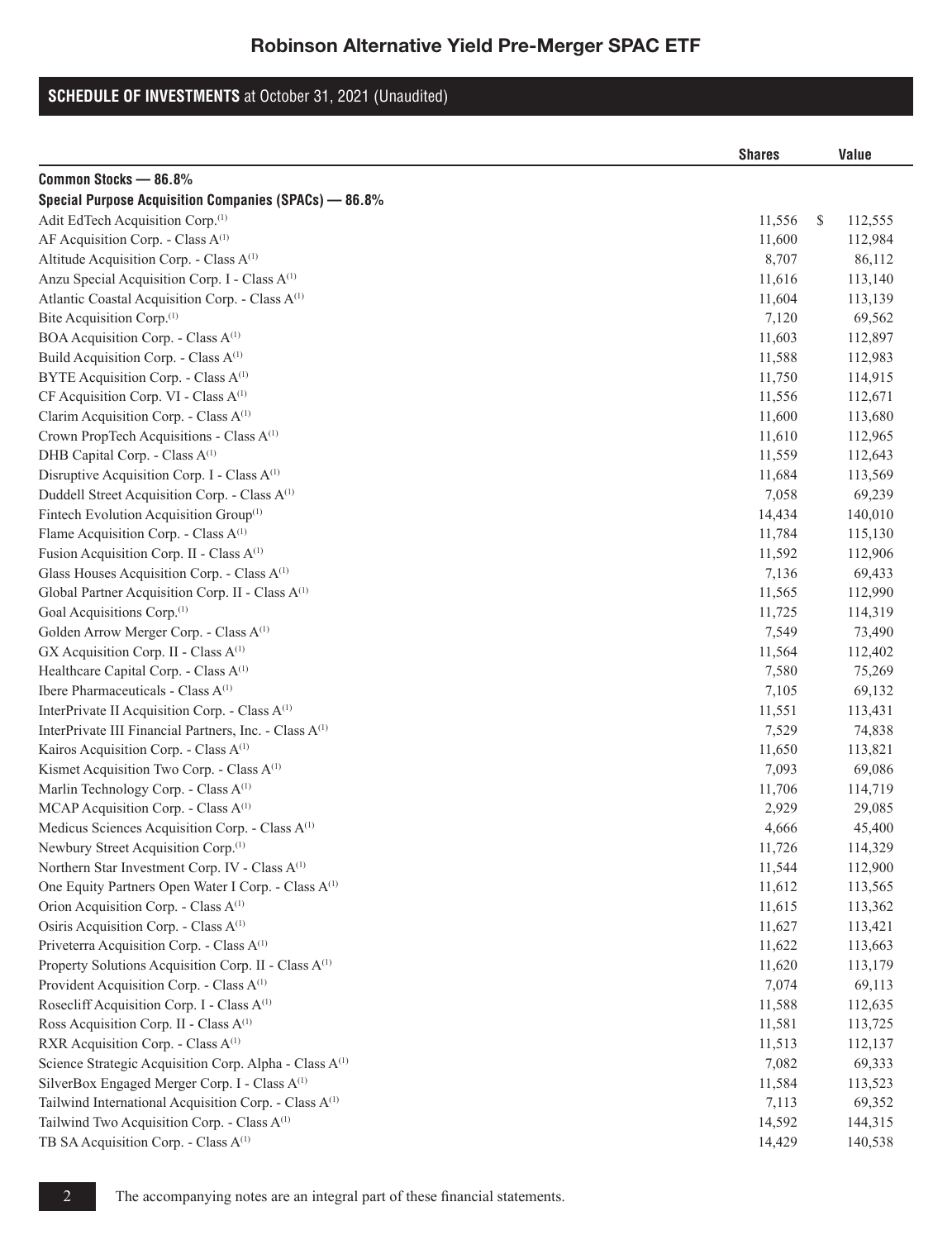## **SCHEDULE OF INVESTMENTS** at October 31, 2021 (Unaudited)(Continued)

|                                                                                              | <b>Shares</b> | Value                    |
|----------------------------------------------------------------------------------------------|---------------|--------------------------|
| Common Stocks - 86.8% (Continued)                                                            |               |                          |
| Special Purpose Acquisition Companies (SPACs) - 86.8% (Continued)                            |               |                          |
| Tech and Energy Transition Corp. - Class A <sup>(1)</sup>                                    | 11,581        | <sup>\$</sup><br>112,915 |
| TLG Acquisition One Corp. - Class A <sup>(1)</sup>                                           | 11,578        | 112,770                  |
| Twelve Seas Investment Co. II - Class A <sup>(1)</sup>                                       | 7,568         | 73,637                   |
| Z-Work Acquisition Corp. - Class A <sup>(1)</sup>                                            | 11,594        | 113,157                  |
| <b>Total Common Stocks</b>                                                                   |               |                          |
| (Cost \$5,270,400)                                                                           |               | 5,290,084                |
|                                                                                              | <b>Units</b>  |                          |
| Units $-11.2%$                                                                               |               |                          |
| Special Purpose Acquisition Companies (SPACs) - 11.2%                                        |               |                          |
| Artemis Strategic Investment Corp.(1)(2)                                                     | 3,932         | 39,713                   |
| Black Mountain Acquisition Corp.(1)(3)                                                       | 3,896         | 39,350                   |
| Colombier Acquisition Corp. <sup>(1)(4)</sup>                                                | 11,406        | 113,604                  |
| Global Consumer Acquisition Corp. <sup>(1)(2)</sup>                                          | 11,324        | 118,109                  |
| Oxus Acquisition Corp.(1)(5)                                                                 | 8,000         | 82,960                   |
| PepperLime Health Acquisition Corp. <sup>(1)(2)</sup>                                        | 3,964         | 39,442                   |
| Phoenix Biotech Acquisition Corp. <sup>(1)(2)</sup>                                          | 5,574         | 56,353                   |
| Schultze Special Purpose Acquisition Corp. II <sup>(1)(2)</sup>                              | 3,972         | 39,680                   |
| Thunder Bridge Capital Partners IV, Inc.(1)(6)                                               | 11,489        | 113,626                  |
| Tristar Acquisition I Corp. <sup>(1)(2)</sup>                                                | 3,964         | 39,442                   |
| <b>Total Units</b>                                                                           |               |                          |
| (Cost \$676,021)                                                                             |               | 682,279                  |
|                                                                                              | <b>Shares</b> |                          |
| Warrants $-0.5%$                                                                             |               |                          |
| Special Purpose Acquisition Companies (SPACs) - 0.5%                                         |               |                          |
| Adit EdTech Acquisition Corp., Strike Price \$11.50, Expires 12/31/2027 <sup>(1)</sup>       | 2,012         | 1,529                    |
| AF Acquisition Corp., Strike Price \$11.50, Expires 03/31/2028 <sup>(1)</sup>                | 1,338         | 897                      |
| Anzu Special Acquisition Corp. I, Strike Price \$11.50, Expires 12/31/2027 <sup>(1)</sup>    | 1,346         | 915                      |
| Atlantic Coastal Acquisition Corp., Strike Price \$11.50, Expires 12/31/2027 <sup>(1)</sup>  | 1,340         | 791                      |
| BOA Acquisition Corp., Strike Price \$11.50, Expires 02/22/2028 <sup>(1)</sup>               | 1,348         | 809                      |
| Build Acquisition Corp., Strike Price \$11.50, Expires 04/29/2023 <sup>(1)</sup>             | 1,347         | 915                      |
| CF Acquisition Corp. VI, Strike Price \$11.50, Expires 02/18/2028 <sup>(1)</sup>             | 1,008         | 907                      |
| Clarim Acquisition Corp., Strike Price \$11.50, Expires 12/31/2027 <sup>(1)</sup>            | 1,344         | 860                      |
| Crown PropTech Acquisitions, Strike Price \$11.50, Expires 12/31/2027 <sup>(1)</sup>         | 1,347         | 868                      |
| DHB Capital Corp., Strike Price \$11.50, Expires 03/15/2028 <sup>(1)</sup>                   | 1,341         | 898                      |
| Fintech Evolution Acquisition Group, Strike Price \$11.50, Expires 03/31/2028 <sup>(1)</sup> | 1,343         | 925                      |
| Fusion Acquisition Corp. II, Strike Price \$11.50, Expires 12/31/2027 <sup>(1)</sup>         | 1,339         | 935                      |

Global Partner Acquisition Corp. II, Strike Price \$11.50, Expires  $12/31/2027^{(1)}$  673 633 Golden Arrow Merger Corp., Strike Price \$11.50, Expires 07/31/2026<sup>(1)</sup> 1,347 690 GX Acquisition Corp. II, Strike Price \$11.50, Expires 12/31/2028<sup>(1)</sup> 1,342 824 InterPrivate II Acquisition Corp., Strike Price \$11.50, Expires 12/31/2028<sup>(1)</sup> 807 803 InterPrivate III Financial Partners, Inc., Strike Price \$11.50, Expires 12/31/2027<sup>(1)</sup> 804 888 M3-Brigade Acquisition II Corp., Strike Price \$11.50, Expires  $12/31/2027^{(1)}$  1 2 MCAP Acquisition Corp., Strike Price \$11.50, Expires  $12/31/2027^{(1)}$  1,341 1,274 Northern Star Investment Corp. IV, Strike Price \$11.50, Expires  $12/31/2027^{(1)}$  672 652 One Equity Partners Open Water I Corp., Strike Price \$11.50, Expires 12/31/2027<sup>(1)</sup> 1,342 805

The accompanying notes are an integral part of these financial statements. 3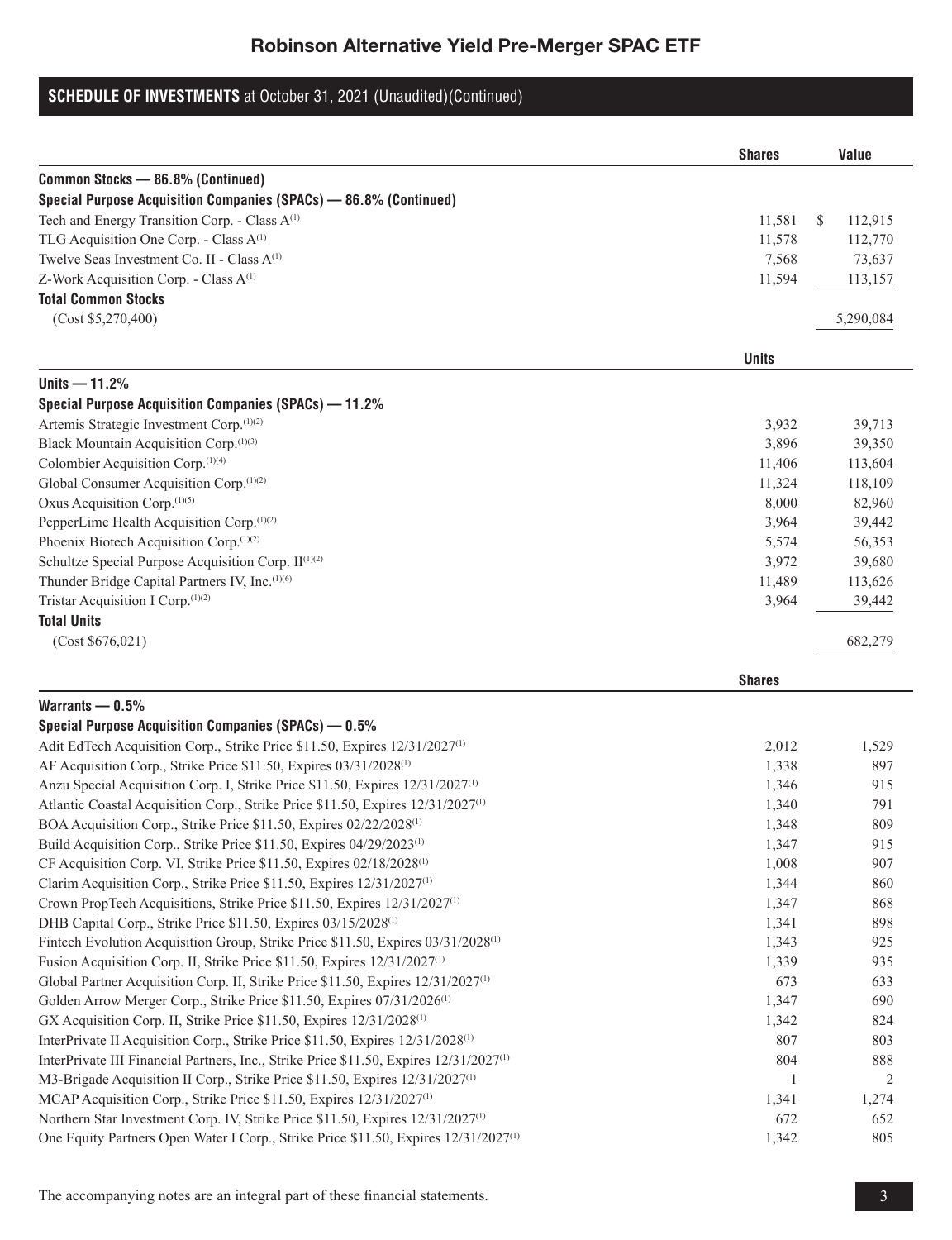# **SCHEDULE OF INVESTMENTS** at October 31, 2021 (Unaudited)(Continued)

|                                                                                                  | <b>Shares</b> |              | Value     |
|--------------------------------------------------------------------------------------------------|---------------|--------------|-----------|
| Warrants - 0.5% (Continued)                                                                      |               |              |           |
| Orion Acquisition Corp., Strike Price \$11.50, Expires 02/19/2026 <sup>(1)</sup>                 | 1,011         | <sup>S</sup> | 677       |
| Osiris Acquisition Corp., Strike Price \$11.50, Expires 05/01/2028 <sup>(1)</sup>                | 2,027         |              | 1,087     |
| Priveterra Acquisition Corp., Strike Price \$11.50, Expires 12/31/2027 <sup>(1)</sup>            | 1,343         |              | 833       |
| Property Solutions Acquisition Corp. II, Strike Price \$11.50, Expires 03/01/2026 <sup>(1)</sup> | 1.006         |              | 795       |
| Rosecliff Acquisition Corp. I, Strike Price \$11.50, Expires 12/31/2027 <sup>(1)</sup>           | 1,347         |              | 898       |
| Ross Acquisition Corp. II, Strike Price \$11.50, Expires 02/12/2026 <sup>(1)</sup>               | 1,342         |              | 1,355     |
| RXR Acquisition Corp., Strike Price \$11.50, Expires 03/08/2026 <sup>(1)</sup>                   | 808           |              | 606       |
| SilverBox Engaged Merger Corp. I, Strike Price \$11.50, Expires 12/31/2027 <sup>(1)</sup>        | 1,338         |              | 1,418     |
| TB SA Acquisition Corp., Strike Price \$11.50, Expires 03/25/2028 <sup>(1)</sup>                 | 1,341         |              | 898       |
| Tech and Energy Transition Corp., Strike Price \$11.50, Expires 12/31/2027 <sup>(1)</sup>        | 1,342         |              | 939       |
| TLG Acquisition One Corp., Strike Price \$11.50, Expires 01/25/2028 <sup>(1)</sup>               | 1,348         |              | 770       |
| Twelve Seas Investment Co. II, Strike Price \$11.50, Expires 03/02/2028 <sup>(1)</sup>           | 1,347         |              | 852       |
| Z-Work Acquisition Corp., Strike Price \$11.50, Expires 01/04/2026 <sup>(1)</sup>                | 1,341         |              | 845       |
| <b>Total Warrants</b>                                                                            |               |              |           |
| (Cost \$36,170)                                                                                  |               |              | 29,793    |
| Short-Term Investments - 1.6%                                                                    |               |              |           |
| Money Market Funds - 1.6%                                                                        |               |              |           |
| First American Government Obligations Fund - Class X, $0.026\%$ <sup>(7)</sup>                   | 98,305        |              | 98,305    |
| <b>Total Short-Term Investments</b>                                                              |               |              |           |
| (Cost \$98,305)                                                                                  |               |              | 98,305    |
| Total Investments in Securities - 100.1%                                                         |               |              |           |
| (Cost \$6,080,896)                                                                               |               |              | 6,100,461 |
| Liabilities in Excess of Other Assets $-$ (0.1)%                                                 |               |              | (4,083)   |
| Total Net Assets - 100.0%                                                                        |               | S            | 6,096,378 |
| <sup>(1)</sup> Non-income producing security.                                                    |               |              |           |
| <sup>(2)</sup> Units consist of 1 share of common stock and 1/2 warrant.                         |               |              |           |
| (3) Units consist of 1 share of common stock and 3/4 warrant.                                    |               |              |           |

(4) Units consist of 1 share of common stock and  $1/3$  warrant.

(5) Units consist of 1 share of common stock and 1 warrant.

(6) Units consist of 1 share of common stock and 1/5 warrant.

(7) The rate shown is the annualized seven-day effective yield as of October 31, 2021.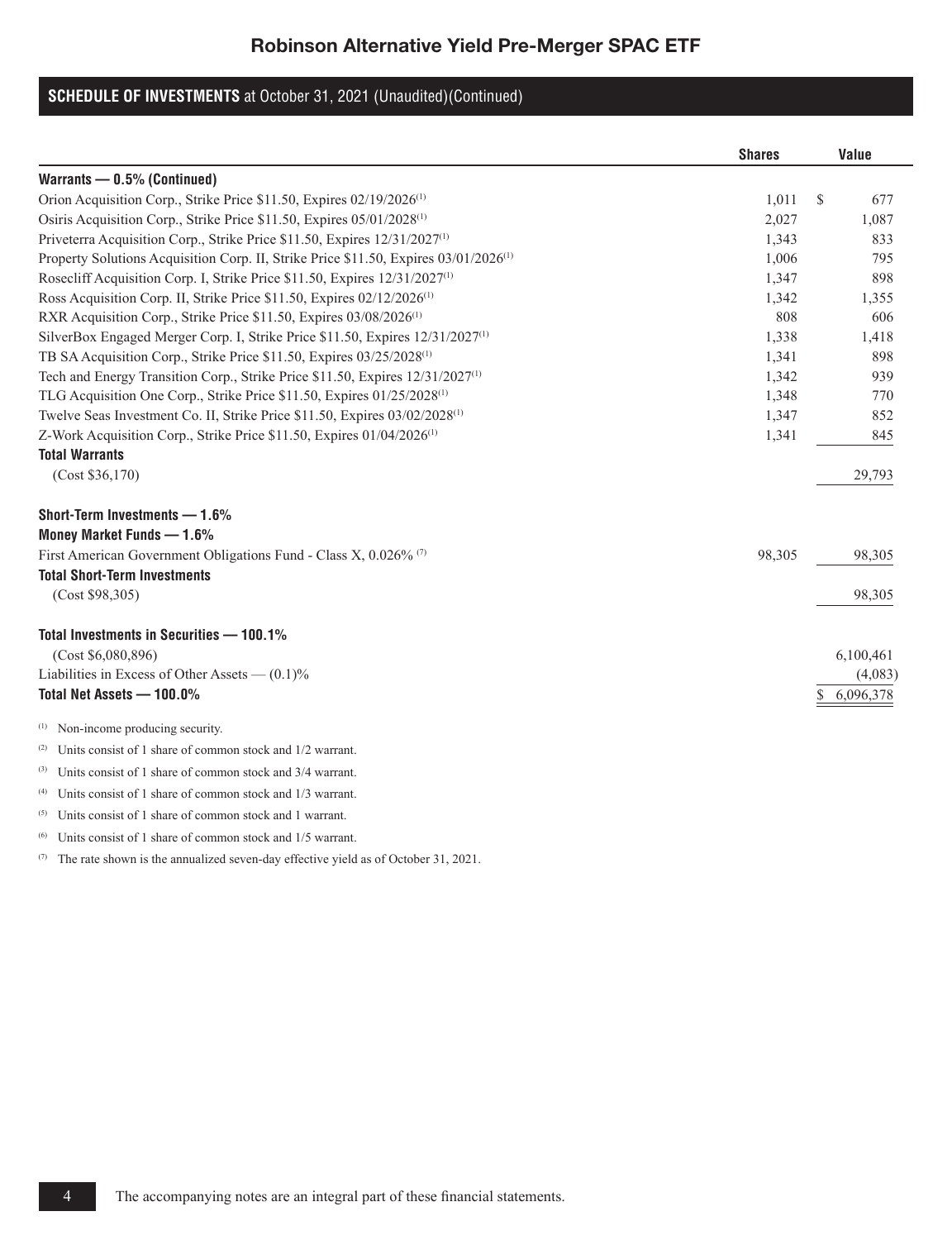## **STATEMENT OF ASSETS AND LIABILITIES** at October 31, 2021 (Unaudited)

| Assets:                                        |                           |
|------------------------------------------------|---------------------------|
|                                                | 6,100,461<br><sup>S</sup> |
| Receivables:                                   |                           |
|                                                |                           |
|                                                | 6,100,463                 |
|                                                |                           |
| Liabilities:                                   |                           |
| Payables:                                      |                           |
|                                                | 4,085                     |
|                                                | 4,085                     |
|                                                | \$6,096,378               |
|                                                |                           |
| <b>Components of Nets Assets:</b>              |                           |
|                                                | \$ 5,992,827              |
|                                                | 103,551                   |
|                                                | \$ 6,096,378              |
|                                                |                           |
| Net Asset Value (unlimited shares authorized): |                           |
|                                                | 6,096,378<br><sup>S</sup> |
|                                                | 300,000                   |
|                                                | 20.32<br>S.               |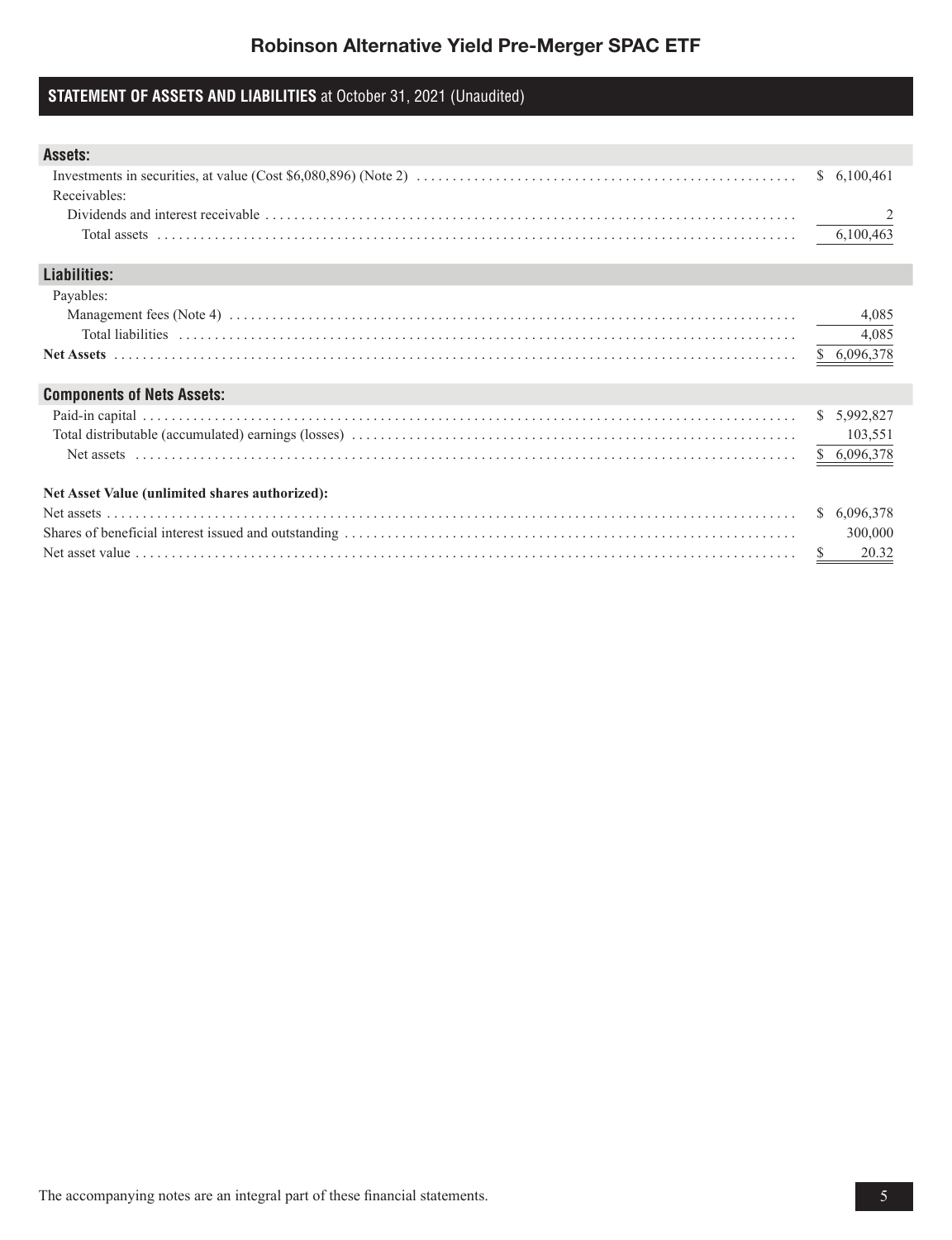## **STATEMENT OF OPERATIONS** For the Period Ended October 31, 2021 (Unaudited)<sup>(1)</sup>

| <b>Investment Income:</b>                                  |           |
|------------------------------------------------------------|-----------|
| Interest income<br>Total investment income<br>$\ldots$     |           |
|                                                            |           |
|                                                            |           |
| Expenses:                                                  |           |
|                                                            | 13,362    |
|                                                            | 13,362    |
|                                                            | (13, 353) |
|                                                            |           |
| <b>Realized and Unrealized Gain (Loss) on Investments:</b> |           |
|                                                            | 97,339    |
|                                                            | 19,565    |
|                                                            | 116,904   |
|                                                            | 103,551   |
|                                                            |           |

(1) The Fund commenced operations on June 22, 2021. The information presented is from June 22, 2021 to October 31, 2021.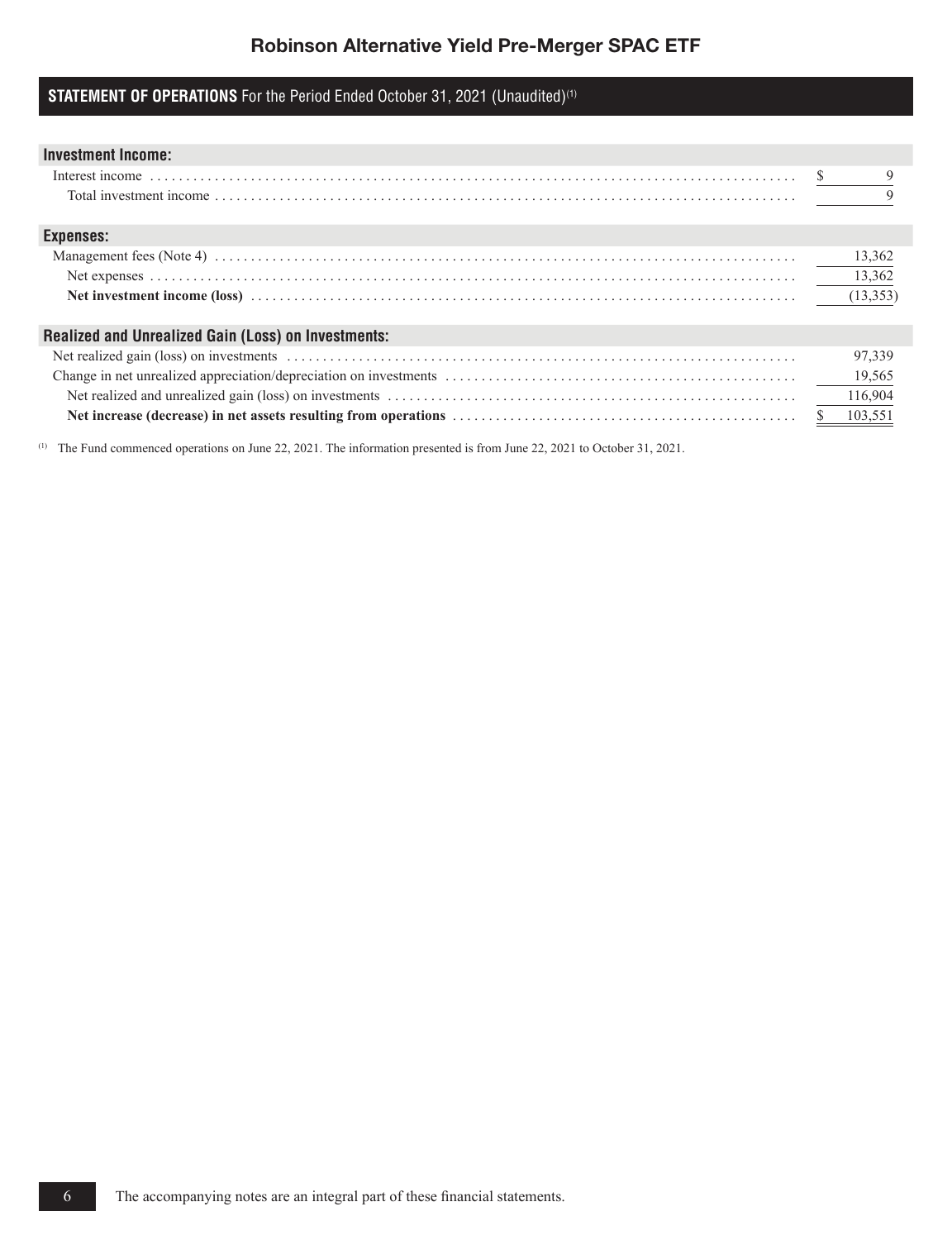## **STATEMENT OF CHANGES IN NET ASSETS**

|                                                                                                               |               | <b>Period Ended</b><br><b>October 31, 2021</b><br>$(Unaudited)^{(1)}$ |
|---------------------------------------------------------------------------------------------------------------|---------------|-----------------------------------------------------------------------|
| Increase (Decrease) in Net Assets From:                                                                       |               |                                                                       |
| <b>Operations:</b>                                                                                            |               |                                                                       |
|                                                                                                               | <sup>\$</sup> | (13,353)<br>97,339<br>19,565<br>103,551                               |
| <b>Distributions to Shareholders:</b>                                                                         |               |                                                                       |
|                                                                                                               |               |                                                                       |
| <b>Capital Share Transaction:</b>                                                                             |               | 5,992,827<br>6,096,378                                                |
| <b>Net Assets:</b>                                                                                            |               |                                                                       |
| a se de la construída de la calendaria de la construída de la calendaria de la calendaria de la calendaria de | S.            | 6,096,378                                                             |

(1) The Fund commenced operations on June 22, 2021. The information presented is from June 22, 2021 to October 31, 2021.

(2) Summary of share transactions is as follows:

|             | <b>Period Ended</b><br>October 31, 2021 |  |             |
|-------------|-----------------------------------------|--|-------------|
|             | Shares                                  |  | 'alue       |
| Shares sold | 375.000                                 |  | 7,514,622   |
|             | (75,000)                                |  | (1,521,795) |
|             |                                         |  | 5.992.827   |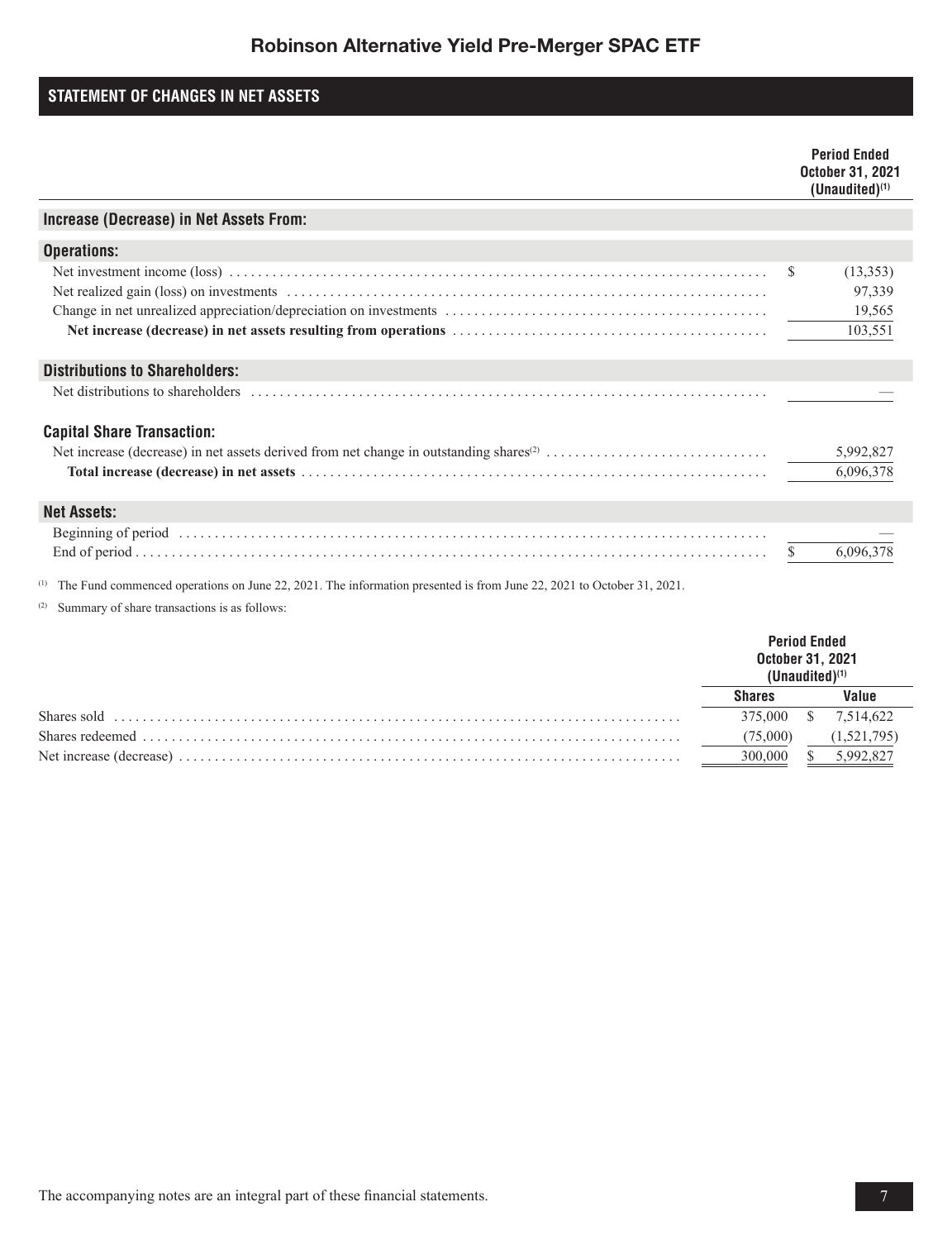## **FINANCIAL HIGHLIGHTS** For a capital share outstanding throughout the period

|                                           |     | <b>Period Ended</b><br><b>October 31, 2021</b><br>$(Unaudited)^{(1)}$ |
|-------------------------------------------|-----|-----------------------------------------------------------------------|
|                                           | \$  | 20.00                                                                 |
| <b>Income from Investment Operations:</b> |     |                                                                       |
|                                           |     | (0.06)                                                                |
|                                           |     | 0.38                                                                  |
|                                           |     | 0.32                                                                  |
| <b>Less Distributions:</b>                |     |                                                                       |
|                                           |     |                                                                       |
|                                           |     |                                                                       |
|                                           |     | 20.32                                                                 |
|                                           |     | 1.61%                                                                 |
| <b>Ratios/Supplemental Data:</b>          |     |                                                                       |
|                                           | \$. | 6.1                                                                   |
|                                           |     | $7\%$                                                                 |
|                                           |     | 0.85%                                                                 |
|                                           |     | $(0.85)\%$                                                            |

(1) The Fund commenced operations on June 22, 2021. The information presented is from June 22, 2021 to October 31, 2021.

(2) Calculated using average shares outstanding method.

(3) Not annualized.

(4) The total return is based on the Fund's net asset value.

(5) Annualized.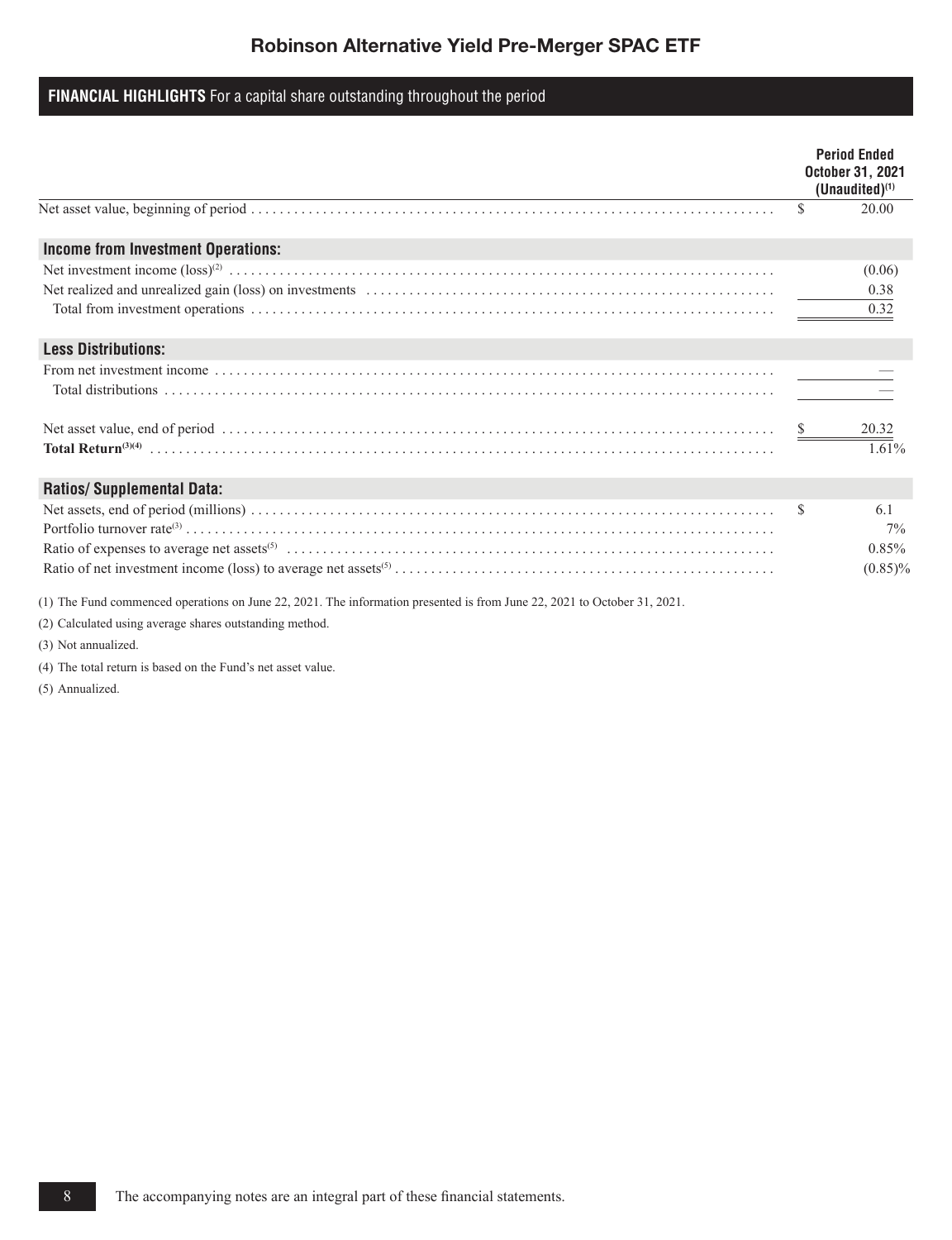## **NOTES TO FINANCIAL STATEMENTS** October 31, 2021 (Unaudited)

### **NOTE 1 – ORGANIZATION**

The Robinson Alternative Yield Pre-Merger SPAC ETF (the "Fund") is a non-diversified series of shares of beneficial interest of Tidal ETF Trust (the "Trust"). The Trust was organized as a Delaware statutory trust on June 4, 2018 and is registered with the Securities and Exchange Commission (the "SEC") under the Investment Company Act of 1940, as amended (the "1940 Act"), as an open-end management investment company and the offering of the Fund's shares is registered under the Securities Act of 1933, as amended. The Fund is an investment company and accordingly follows the investment company accounting and reporting guidance of the Financial Accounting Standards Board ("FASB") Accounting Standard Codification Topic 946 "Financial Services—Investment Companies." The Fund commenced operations on June 22, 2021.

The investment objective of the Fund is to seek to provide total return while minimizing downside risk.

### **NOTE 2 – SIGNIFICANT ACCOUNTING POLICIES**

The following is a summary of significant accounting policies consistently followed by the Fund. These policies are in conformity with accounting principles generally accepted in the United States of America ("U.S. GAAP").

A. *Security Valuation.* Equity securities, which may include Real Estate Investment Trusts ("REITs"), Business Development Companies ("BDCs"), and Master Limited Partnerships ("MLPs"), listed on a securities exchange, market or automated quotation system for which quotations are readily available (except for securities traded on the NASDAQ Stock Market, LLC ("NASDAQ")), including securities traded over the counter, are valued at the last quoted sale price on the primary exchange or market (foreign or domestic) on which they are traded on the valuation date (or at approximately 4:00 p.m. EST if a security's primary exchange is normally open at that time), or, if there is no such reported sale on the valuation date, at the most recent quoted bid price or mean between the most recent quoted bid and ask prices for long and short positions. For a security that trades on multiple exchanges, the primary exchange will generally be considered the exchange on which the security is generally most actively traded. For securities traded on NASDAQ, the NASDAQ Official Closing Price will be used. Prices of securities traded on the securities exchange will be obtained from recognized independent pricing agents ("Independent Pricing Agents") each day that the Fund is open for business.

For securities for which quotations are not readily available, a fair value will be determined by the Valuation Committee using the Fair Value Procedures approved by the Trust's Board of Trustees (the "Board"). When a security is "fair valued," consideration is given to the facts and circumstances relevant to the particular situation, including a review of various factors set forth in the Fair Value Procedures adopted by the Board. Fair value pricing is an inherently subjective process, and no single standard exists for determining fair value. Different funds could reasonably arrive at different values for the same security. The use of fair value pricing by a fund may cause the net asset value ("NAV") of its shares to differ significantly from the NAV that would be calculated without regard to such considerations.

As described above, the Fund utilizes various methods to measure the fair value of their investments on a recurring basis. U.S. GAAP establishes a hierarchy that prioritizes inputs to valuation methods. The three levels of inputs are:

Level 1 – Unadjusted quoted prices in active markets for identical assets or liabilities that the Fund has the ability to access.

- Level 2 Observable inputs other than quoted prices included in Level 1 that are observable for the asset or liability, either directly or indirectly. These inputs may include quoted prices for the identical instrument on an inactive market, prices for similar instruments, interest rates, prepayment speeds, credit risk, yield curves, default rates and similar data.
- Level 3 Unobservable inputs for the asset or liability, to the extent relevant observable inputs are not available; representing the Fund's own assumptions about the assumptions a market participant would use in valuing the asset or liability and would be based on the best information available.

The availability of observable inputs can vary from security to security and is affected by a wide variety of factors, including, for example, the type of security, whether the security is new and not yet established in the marketplace, the liquidity of markets, and other characteristics particular to the security. To the extent that valuation is based on models or inputs that are less observable or unobservable in the market, the determination of fair value requires more judgment. Accordingly, the degree of judgment exercised in determining fair value is greatest for instruments categorized in Level 3.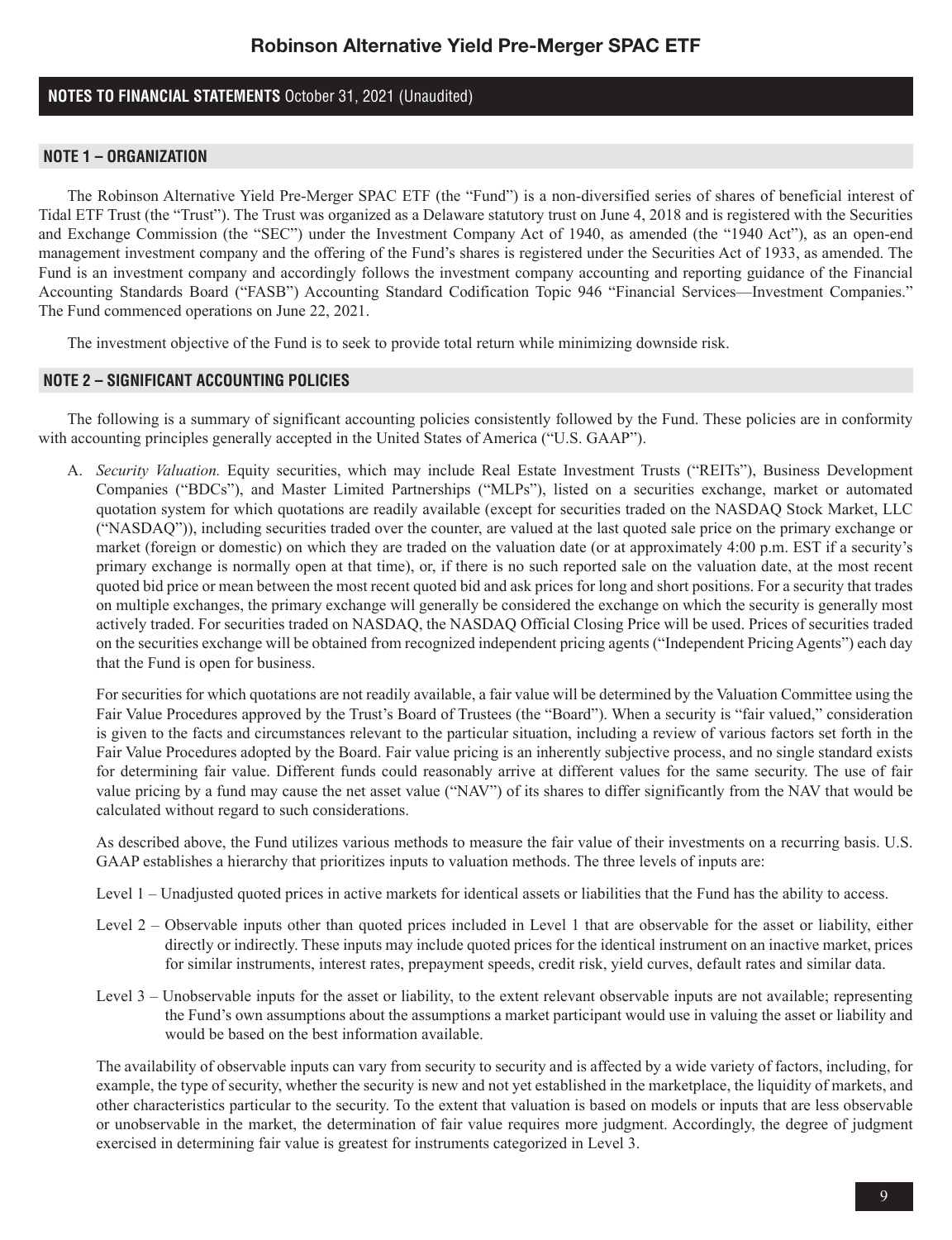## **NOTES TO FINANCIAL STATEMENTS** October 31, 2021 (Unaudited) (Continued)

The inputs used to measure fair value may fall into different levels of the fair value hierarchy. In such cases, for disclosure purposes, the level in the fair value hierarchy within which the fair value measurement falls in its entirety, is determined based on the lowest level input that is significant to the fair value measurement in its entirety.

The following is a summary of the inputs used to value the Fund's investments as of October 31, 2021:

| <b>Investments in Securities</b> | Level 1     | Level 2  | Level 3 | <b>Total</b> |
|----------------------------------|-------------|----------|---------|--------------|
| Common Stocks $(1)$              | \$4,312,503 | 977.581  |         | \$5,290,084  |
| Units $(1)$                      | 564,170     | 118.109  |         | 682,279      |
| Warrants                         | 26.298      | 3.495    |         | 29,793       |
| <b>Short-Term Investments</b>    | 98.305      |          |         | 98,305       |
| Total Investments in Securities  | 5.001.276   | .099.185 |         | 6,100,461    |

(1) See Schedule of Investments for the industry breakout.

B. *Federal Income Taxes.* The Fund has elected to be taxed as a "regulated investment company" and intends to distribute substantially all taxable income to its shareholders and otherwise comply with the provisions of the Internal Revenue Code applicable to regulated investment companies. Therefore, no provision for federal income taxes or excise taxes has been made.

In order to avoid imposition of the excise tax applicable to regulated investment companies, the Fund intends to declare as dividends in each calendar year at least 98.0% of their net investment income (earned during the calendar year) and at least 98.2% of their net realized capital gains (earned during the twelve months ended October 31) plus undistributed amounts, if any, from prior years.

As of October 31, 2021, the Fund did not have any tax positions that did not meet the threshold of being sustained by the applicable tax authority. Generally, tax authorities can examine all the tax returns filed for the last three years. The Fund identifies its major tax jurisdiction as U.S. Federal and the Commonwealth of Delaware; however, the Fund is not aware of any tax positions for which it is reasonably possible that the total amounts of unrecognized tax benefits will change materially.

- C. *Securities Transactions and Investment Income.* Investment securities transactions are accounted for on the trade date. Gains and losses realized on sales of securities are determined on a specific identification basis. Discounts/premiums on debt securities purchased are accreted/amortized over the life of the respective securities using the effective interest method. Dividend income is recorded on the ex-dividend date. Dividends received from REITs generally are comprised of ordinary income, capital gains, and may include return of capital. Debt income is recorded on an accrual basis. Other non-cash dividends are recognized as investment income at the fair value of the property received. Withholding taxes on foreign dividends have been provided for in accordance with the Trust's understanding of the applicable country's tax rules and rates.
- D. *Distributions to Shareholders.* Distributions to shareholders from net investment income and net realized gains on securities, if any, for the Fund are normally declared and paid on an annual basis. Distributions are recorded on the ex-dividend date.
- E. *Use of Estimates.* The preparation of financial statements in conformity with U.S. GAAP requires management to make estimates and assumptions that affect the reported amounts of assets and liabilities at the date of the financial statements and the reported amount of revenue and expenses during the reporting period. Actual results could differ from those estimates.
- F. *Share Valuation.* The NAV per share of the Fund is calculated by dividing the sum of the value of the securities held by the Fund, plus cash or other assets, minus all liabilities by the total number of shares outstanding for each Fund, rounded to the nearest cent. The Fund's shares will not be priced on the days on which the New York Stock Exchange ("NYSE") is closed for trading.
- G. *Guarantees and Indemnifications.* In the normal course of business, the Fund enters into contracts with service providers that contain general indemnification clauses. The Fund's maximum exposure under these arrangements is unknown as this would involve future claims that may be made against the Fund that have not yet occurred. However, based on experience, the Fund expects the risk of loss to be remote.
- H. *Illiquid Securities*. Pursuant to Rule 22e-4 under the 1940 Act, the Fund has adopted a Board-approved Liquidity Risk Management Program (the "Program") that requires, among other things, that the Fund limit its illiquid investments that are assets to no more than 15% of the value of the Fund's net assets. An illiquid investment is any security that the Fund reasonably expects cannot be sold or disposed of in current market conditions in seven calendar days or less without the sale or disposition significantly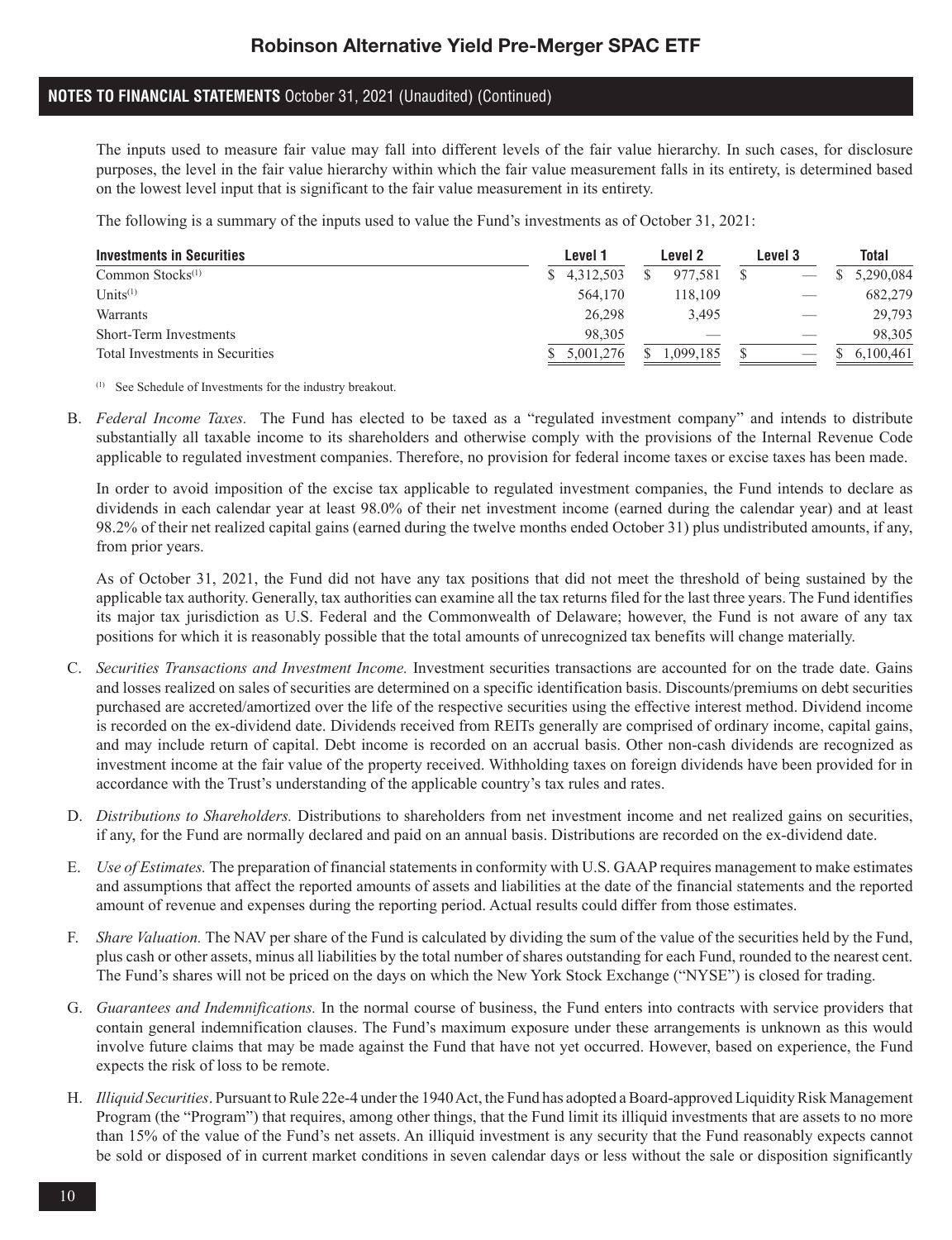## **NOTES TO FINANCIAL STATEMENTS** October 31, 2021 (Unaudited) (Continued)

changing the market value of the investment. If the Fund should be in a position where the value of illiquid investments held by the Fund exceeds 15% of the Fund's net assets, the Fund will take such steps as set forth in the Program.

 I. *Recent SEC Rules Adoptions*. In October 2020, the SEC adopted new regulations governing the use of derivatives by registered investment companies ("Rule 18f-4"). The Fund will be required to implement and comply with Rule 18f-4 by August 19, 2022. Once implemented, Rule 18f-4 will impose limits on the amount of derivatives a fund can enter into, eliminate the asset segregation framework currently used by funds to comply with Section 18 of the 1940 Act, treat derivatives as senior securities and require funds whose use of derivatives is more than a limited specified exposure amount to establish and maintain a comprehensive derivatives risk management program and appoint a derivatives risk manager. Management is currently evaluating the impact, if any, of applying this provision.

In October 2020, the SEC adopted new Rule 12d1-4 under the 1940 Act and other regulatory changes which are expected to be effective on or about January 19, 2022. Those changes are intended to streamline and enhance the regulatory framework for investments by one fund into another fund or "fund-of-funds arrangements". Management is currently evaluating the impact, if any, of applying this provision.

In December 2020, the SEC adopted a new rule providing a framework for fund valuation practices ("Rule 2a-5"). Rule 2a-5 establishes requirements for determining fair value in good faith for purposes of the 1940 Act. Rule 2a-5 will permit fund boards to designate certain parties to perform fair value determinations, subject to board oversight and certain other conditions. Rule 2a-5 also defines when market quotations are "readily available" for purposes of the 1940 Act and the threshold for determining whether a fund must fair value a security. In connection with Rule 2a-5, the SEC also adopted related recordkeeping requirements and is rescinding previously issued guidance, including with respect to the role of a board in determining fair value and the accounting and auditing of fund investments. The Fund will be required to comply with the rules by September 8, 2022. Management is currently evaluating the impact, if any, of applying this provision.

### **NOTE 3 – PRINCIPAL INVESTMENT RISKS**

- A. *Associated Risks of Investments in Special Purpose Acquisition Companies ("SPACs").* The Fund invests in equity securities of SPACs, which raise assets to seek potential business combination opportunities. Unless and until a business combination is completed, a SPAC generally invests its assets in U.S. government securities, money market securities, and cash. Because SPACs have no operating history or ongoing business other than seeking a business combination, the value of their securities is particularly dependent on the ability of the entity's management to identify and complete a profitable business combination. There is no guarantee that the SPACs in which the Fund invests will complete a business combination or that any business combination that is completed will be profitable. The market perception of a SPAC's ability to complete a business combination could materially impact the market value of the SPAC's securities. Public stockholders of SPACs may not be afforded a meaningful opportunity to vote on a proposed initial business combination because certain stockholders, including stockholders affiliated with the management of the SPAC, may have sufficient voting power, and a financial incentive, to approve such a transaction without support from public stockholders. As a result, a SPAC may complete a business combination even though a majority of its public stockholders do not support such a combination. Some SPACs may pursue a business combination only within certain industries or regions, which may increase the volatility of their prices.
- B. *Initial Public Offering Risk.* The Fund may purchase securities of companies that are offered in an IPO. The risk exists that the market value of IPO shares will fluctuate considerably due to factors such as the absence of a prior public market, unseasoned trading, the small number of shares available for trading and limited information about the issuer. When the Fund's asset base is small, a significant portion of the Fund's performance could be attributable to investments in IPOs, because such investments would have a magnified impact on the Fund.
- C. *Small-Capitalization Investing Risk.* The securities of small-capitalization companies may be more vulnerable to adverse issuer, market, political, or economic developments than securities of large- or mid-capitalization companies. The securities of smallcapitalization companies generally trade in lower volumes and are subject to greater and more unpredictable price changes than large- or mid-capitalization stocks or the stock market as a whole. There is typically less publicly available information concerning smaller-capitalization companies than for larger, more established companies.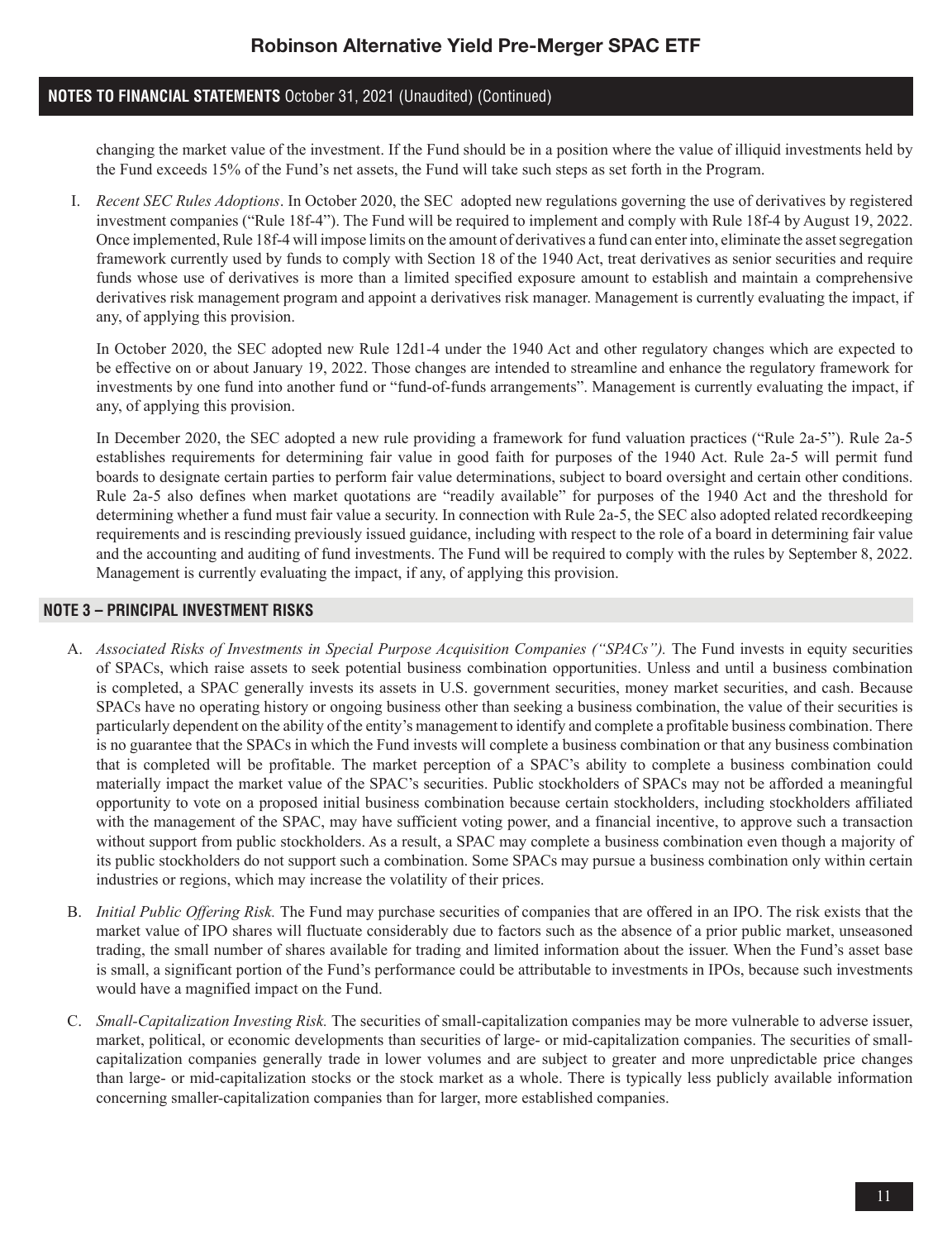## **NOTES TO FINANCIAL STATEMENTS** October 31, 2021 (Unaudited) (Continued)

- D. *Warrants Risk.* The Fund may purchase warrants to purchase equity securities. Investments in warrants are pure speculation in that they have no voting rights, pay no dividends and have no rights with respect to the assets of the corporation issuing them. They do not represent ownership of the securities, but only the right to buy them. Warrants involve the risk that the Fund could lose the purchase value of the warrant if the warrant is not exercised or sold prior to its expiration. If the Fund holds warrants associated with a SPAC that does not complete a business combination within the designated time period, the warrants held by the Fund will expire and lose all value.
- E. *Equity Market Risk*. Common stocks are generally exposed to greater risk than other types of securities, such as preferred stock and debt obligations, because common stockholders generally have inferior rights to receive payment from issuers. The equity securities held in the Fund's portfolio may experience sudden, unpredictable drops in value or long periods of decline in value. This may occur because of factors that effect securities markets generally or factors affecting specific issuers, industries, or sectors in which the Fund invests.
- F. *Exchange-Traded Fund ("ETF") Risks.*
	- *Authorized Participants, Market Makers, and Liquidity Providers Concentration Risk.* The Fund has a limited number of financial institutions that are authorized to purchase and redeem shares directly from the Fund (known as "Authorized Participants" or "APs"). In addition, there may be a limited number of market makers and/or liquidity providers in the marketplace. To the extent either of the following events occur, shares may trade at a material discount to NAV and possibly face delisting: (i) APs exit the business or otherwise become unable to process creation and/or redemption orders and no other APs step forward to perform these services; or (ii) market makers and/or liquidity providers exit the business or significantly reduce their business activities and no other entities step forward to perform their functions.
	- *Costs of Buying or Selling Shares.* Investors buying or selling shares in the secondary market will pay brokerage commissions or other charges imposed by brokers, as determined by that broker. Brokerage commissions are often a fixed amount and may be a significant proportional cost for investors seeking to buy or sell relatively small amounts of shares. In addition, secondary market investors will also incur the cost of the bid-ask spread. The bid-ask spread varies over time for shares based on trading volume and market liquidity, and is generally lower if shares have more trading volume and market liquidity and higher if shares have little trading volume and market liquidity. Further, a relatively small investor base in the Fund, asset swings in the Fund and/or increased market volatility may cause increased bid-ask spreads. Due to the costs of buying or selling shares, including bid-ask spreads, frequent trading of shares may significantly reduce investment results and an investment in shares may not be advisable for investors who anticipate regularly making small investments.
	- *Shares May Trade at Prices Other Than NAV.* As with all ETFs, shares may be bought and sold in the secondary market at market prices. Although it is expected that the market price of the shares will approximate each Fund's NAV, there may be times when the market price of shares is more than the NAV intra-day (premium) or less than the NAV intra-day (discount) due to supply and demand of the shares or during periods of market volatility. This risk is heightened in times of market volatility or periods of steep market declines. The market price of shares during the trading day, like the price of any exchange-traded security, includes a "bid-ask" spread charged by the exchange specialist, market makers, or other participants that trade the shares. In times of severe market disruption, the bid-ask spread can increase significantly. At those times, shares are most likely to be traded at a discount to NAV, and the discount is likely to be greatest when the price of shares is falling fastest, which may be the time that you most want to sell your shares. Because securities held by the Fund may trade on foreign exchanges that are closed when the Fund's primary listing exchange is open, the Fund is likely to experience premiums and discounts greater than those of ETFs holding only domestic securities.
	- *Trading.* Although shares are listed for trading on a national securities exchange, such as NYSE Acra, Inc. (the "Exchange"), and may be listed or traded on U.S. and non-U.S. stock exchanges other than the Exchange, there can be no assurance that an active trading market for such shares will develop or be maintained. Trading in shares may be halted due to market conditions or for reasons that, in the view of the Exchange, make trading in shares inadvisable. In addition, trading in shares on the Exchange is subject to trading halts caused by extraordinary market volatility pursuant to Exchange "circuit breaker" rules, which temporarily halt trading on the Exchange when a decline in the S&P 500 during a single day reaches certain thresholds (e.g., 7%, 13%, and 20%). Additional rules applicable to the Exchange may halt trading in shares when extraordinary volatility causes sudden, significant swings in the market price of shares. There can be no assurance that shares will trade with any volume, or at all, on any stock exchange. In stressed market conditions, the liquidity of shares may begin to mirror the liquidity of each Fund's underlying portfolio holdings, which can be significantly less liquid than shares.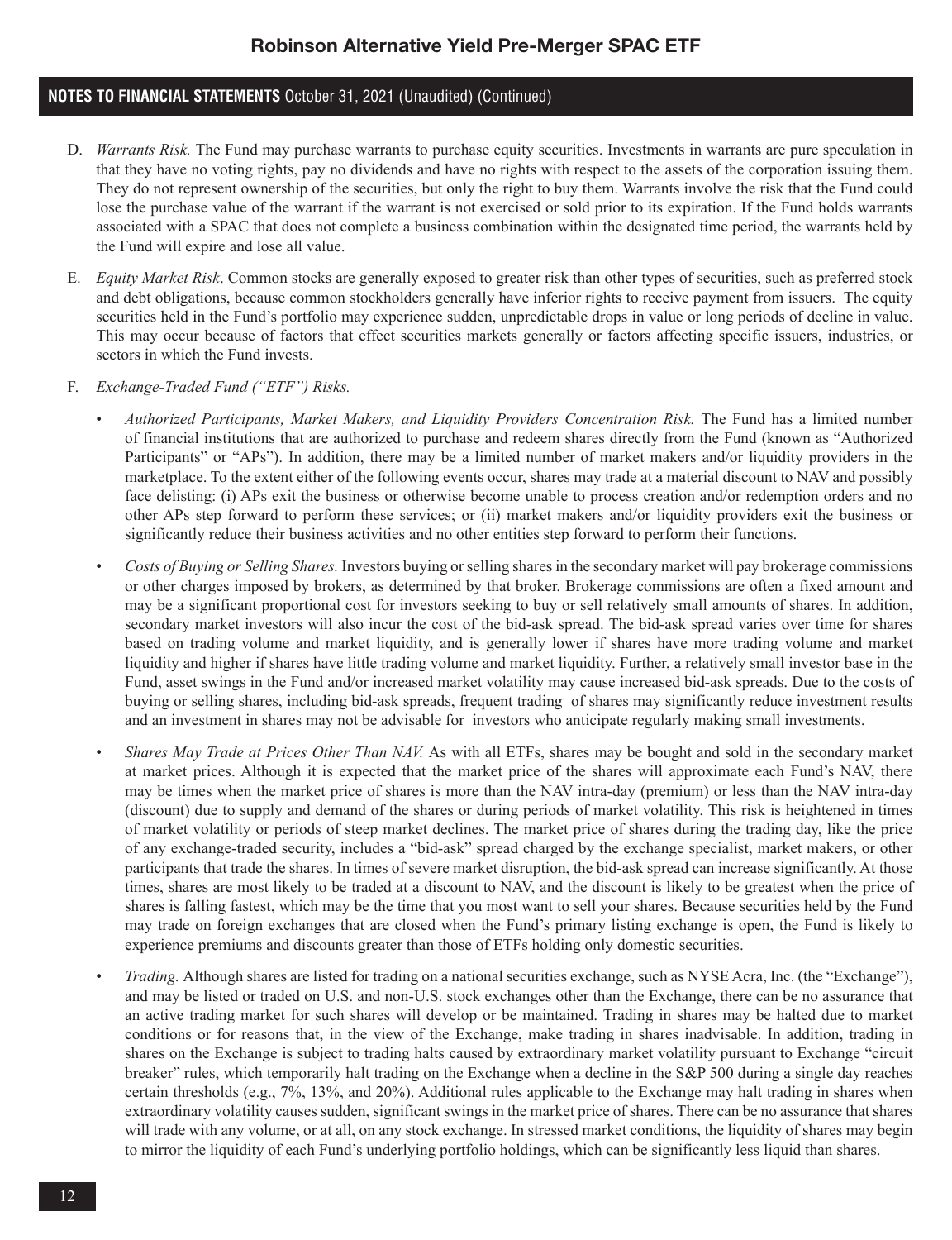## **NOTES TO FINANCIAL STATEMENTS** October 31, 2021 (Unaudited) (Continued)

- G. *U.S. Government and U.S. Agency Obligations Risk.* The SPACs in which the Fund invests may invest in securities issued by the U.S. government or its agencies or instrumentalities. U.S. Government obligations include securities issued or guaranteed as to principal and interest by the U.S. Government, its agencies or instrumentalities, such as the U.S. Treasury. Payment of principal and interest on U.S. Government obligations may be backed by the full faith and credit of the United States or may be backed solely by the issuing or guaranteeing agency or instrumentality itself. In the latter case, the investor must look principally to the agency or instrumentality issuing or guaranteeing the obligation for ultimate repayment, which agency or instrumentality may be privately owned. There can be no assurance that the U.S. Government would provide financial support to its agencies or instrumentalities (including government-sponsored enterprises) where it is not obligated to do so.
- H. *Non-Diversification Risk.* Because the Fund is "non-diversified," it may invest a greater percentage of its assets in the securities of a single issuer or a smaller number of issuers than if they were a diversified fund. As a result, a decline in the value of an investment in a single issuer or a smaller number of issuers could cause the Fund's overall value to decline to a greater degree than if the Fund held a more diversified portfolio. This may increase the Fund's volatility and have a greater impact on the Fund's performance.

### **NOTE 4 – COMMITMENTS AND OTHER RELATED PARTY TRANSACTIONS**

Toroso Investments, LLC (the "Adviser") serves as investment adviser to the Fund pursuant to an investment advisory agreement between the Adviser and the Trust, on behalf of the Fund (the "Advisory Agreement"), and, pursuant to the Advisory Agreement, has overall responsibility for the general management and administration of the Fund, subject to the direction and oversight of the Board. The Adviser is also responsible for trading portfolio securities on behalf of the Fund, including selecting broker-dealers to execute purchase and sales transactions, subject to the supervision of the Board.

Pursuant to the Advisory Agreement, the Fund pays the Adviser a unitary management fee (the "Management Fee") based on the average daily net assets of the Fund of 0.85%. Out of the Management Fee, the Adviser is obligated to pay or arrange for the payment of substantially all expenses of the Fund, including the cost of transfer agency, custody, fund administration, and all other related services necessary for the Fund to operate. Under the Advisory Agreement, the Adviser has agreed to pay all expenses incurred by the Fund except for interest charges on any borrowings, dividends and other expenses on securities sold short, taxes, brokerage commissions and other expenses incurred in placing orders for the purchase and sale of securities and other investment instruments, acquired fund fees and expenses, accrued deferred tax liability, extraordinary expenses, distribution fees, and expenses paid by the Fund under any distribution plan adopted pursuant to Rule 12b-1 under the 1940 Act (the "Excluded Expenses"), and the Management Fee payable to the Adviser. The Management Fee incurred is paid monthly to the Adviser.

Robinson Capital Management, LLC (the "Sub-Adviser"), serves as sub-adviser to the Fund, pursuant to a sub-advisory agreement between the Adviser and the Sub-Adviser with respect to the Fund (the "Sub-Advisory Agreement"). Pursuant to the Sub-Advisory Agreement, the Sub-Adviser is responsible for the day-to-day management of the Fund's portfolio, including determining the securities purchased and sold by the Fund, subject to the supervision of the Adviser and the Board. The Sub-Adviser is paid a fee by the Adviser, which is calculated and paid monthly, at an annual rate of 0.02% of the Fund's average daily net assets. The Sub-Adviser has agreed to assume the Adviser's obligation to pay all expenses incurred by the Fund, except for the sub-advisory fee payable to the Sub-Adviser and Excluded Expenses. Such expenses incurred by the Fund and paid by the Sub-Adviser include fees charged by Tidal (defined below), which is an affiliate of the Adviser.

Tidal ETF Services LLC ("Tidal"), an affiliate of the Adviser, serves as the Fund's administrator and, in that capacity, performs various administrative and management services for the Fund. Tidal coordinates the payment of Fund-related expenses and manages the Trust's relationships with its various service providers.

U.S. Bancorp Fund Services, LLC, doing business as U.S. Bank Global Fund Services ("Fund Services"), serves as the Fund's subadministrator, fund accountant and transfer agent. In those capacities, Fund Services performs various administrative and accounting services for the Fund. Fund Services prepares various federal and state regulatory filings, reports and returns for the Fund, including regulatory compliance monitoring and financial reporting; prepares reports and materials to be supplied to the Board; and monitors the activities of the Fund's custodian. U.S. Bank N.A. (the "Custodian"), an affiliate of Fund Services, serves as the Fund's custodian.

Foreside Fund Services, LLC (the "Distributor") acts as the Fund's principal underwriter in a continuous public offering of the Fund's shares.

Certain officers and a trustee of the Trust are affiliated with the Adviser and Fund Services. Neither the affiliated trustee nor the Trust's officers receive compensation from the Fund.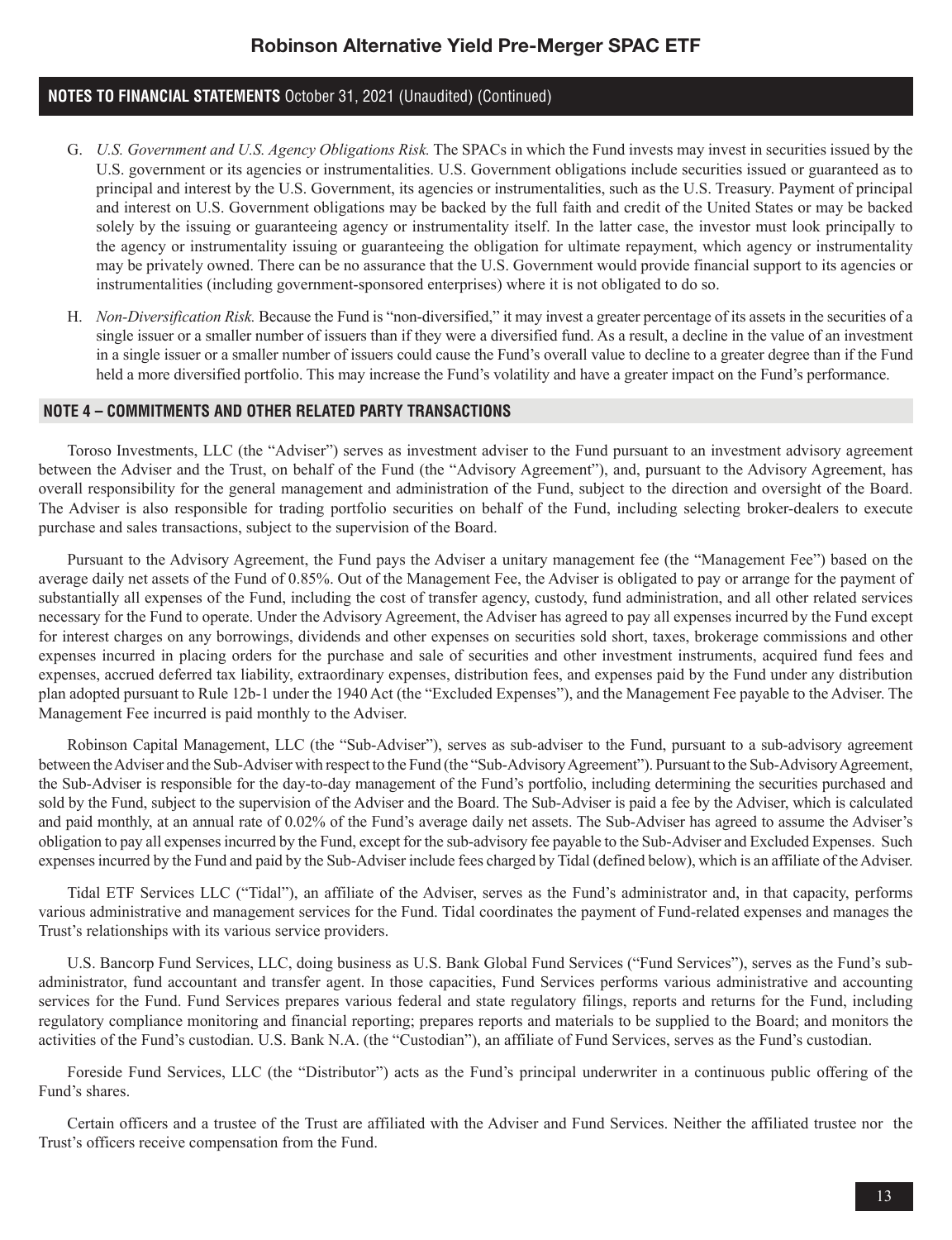## **NOTES TO FINANCIAL STATEMENTS** October 31, 2021 (Unaudited) (Continued)

#### **NOTE 5 – PURCHASES AND SALES OF SECURITIES**

For the period ended October 31, 2021, the cost of purchases and proceeds from the sales or maturities of securities, excluding shortterm investments and U.S. government securities were \$307,775 and \$544,575, respectively.

There were no purchases or sales of long-term U.S. Government securities for the period ended October 31, 2021.

For the period ended October 31, 2021, in-kind transactions associated with creations and redemptions for the Fund were \$7,466,158 and \$1,344,106, respectively.

#### **NOTE 6 – INCOME TAXES AND DISTRIBUTONS TO SHAREHOLDERS**

The Fund is subject to examination by U.S. taxing authorities for the tax periods since the commencement of operations. The amount and character of tax basis distributions and composition of net assets, including undistributed (accumulated) net investment income (loss), are finalized at the fiscal year-end; accordingly, tax basis balances have not been determined for the period ended October 31, 2021. Differences between the tax cost of investments and the cost noted in the Schedule of Investments will be determined at fiscal year-end. For the period ended October 31, 2021 the Fund did not have distributions.

Net capital losses incurred after October 31 and net investment losses incurred after December 31, and within the taxable year, are deemed to arise on the first business day of the Fund's next taxable year. The Fund commenced operations on June 22, 2021, therefore, the Fund had no late year losses, no post-October losses, and no capital loss carryovers.

#### **NOTE 7 – SHARE TRANSACTIONS**

Shares of the Fund are listed and traded on the Exchange. Market prices for the shares may be different from their NAV. The Fund issues and redeems shares on a continuous basis at NAV generally in large blocks of shares, called ("Creation Units"). Creation Units are issued and redeemed principally in-kind for securities included in a specified universe. Once created, shares generally trade in the secondary market at market prices that change throughout the day. Except when aggregated in Creation Units, shares are not redeemable securities of the Fund. Creation Units may only be purchased or redeemed by Authorized Participants. An Authorized Participant is either (i) a broker-dealer or other participant in the clearing process through the Continuous Net Settlement System of the National Securities Clearing Corporation or (ii) a Depository Trust Company participant and, in each case, must have executed a Participant Agreement with the Distributor. Most retail investors do not qualify as Authorized Participants nor have the resources to buy and sell whole Creation Units. Therefore, they are unable to purchase or redeem the shares directly from the Fund. Rather, most retail investors may purchase shares in the secondary market with the assistance of a broker and are subject to customary brokerage commissions or fees.

The Fund currently offers one class of shares, which has no front-end sales load, no deferred sales charge, and no redemption fee. A fixed transaction fee is imposed for the transfer and other transaction costs associated with the purchase or sale of Creation Units. The standard fixed transaction fee for the Fund is \$250, payable to the Custodian. The fixed transaction fee may be waived on certain orders if the Fund's Custodian has determined to waive some or all of the costs associated with the order or another party, such as the Adviser, has agreed to pay such fee. In addition, a variable fee may be charged on all cash transactions or substitutes for Creation Units of up to a maximum of 2% and for Redemption Units of up to a maximum of 2%, respectively, of the value of the Creation Units and Redemption Units subject to the transaction. Variable fees received by the Fund, if any, are disclosed in the capital shares transactions section of the Statements of Changes in Net Assets. The Fund may issue an unlimited number of shares of beneficial interest, with no par value. All shares of the Fund have equal rights and privileges.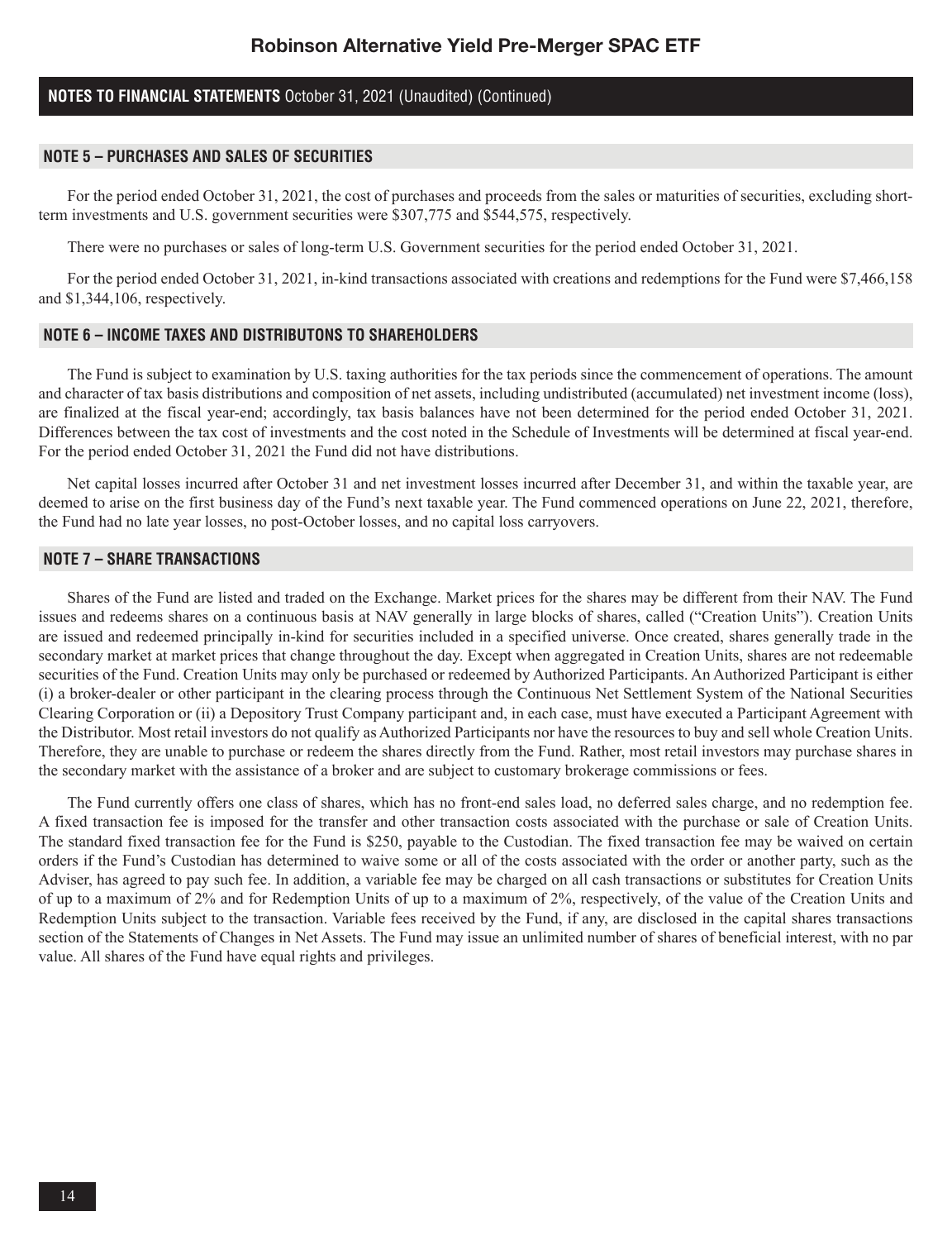## **NOTES TO FINANCIAL STATEMENTS** October 31, 2021 (Unaudited) (Continued)

## **NOTE 8 – COVID-19 PANDEMIC**

U.S. and international markets have experienced significant periods of volatility in recent years and months due to a number of economic, political and global macro factors including the impact of the novel coronavirus (COVID-19) as a global pandemic, which has resulted in public health issues, growth concerns in the U.S. and overseas, layoffs, rising unemployment claims, changed travel and social behaviors, and reduced consumer spending. The recovery from the effects of COVID-19 is uncertain and may last for an extended period of time. These developments as well as other events could result in further market volatility and negatively affect financial asset prices, the liquidity of certain securities and the normal operations of securities exchanges and other markets. As a result, the risk environment remains elevated. The Adviser will monitor developments and seek to manage the Fund in a manner consistent with the Fund's investment objective but there can be no assurance that it will be successful in doing so.

### **NOTE 9 – SUBSEQUENT EVENTS**

In preparing these financial statements, the Fund has evaluated events and transactions for potential recognition or disclosure through the date the financial statements were issued. Other than as set forth below, the Fund has determined that there were no subsequent events that would need to be disclosed in the Fund's financial statements. Effective December 20, 2021, the Adviser has contractually agreed to reduce its unitary management fee from 0.85% to 0.50% of the Fund's average daily net assets until at least December 19, 2022.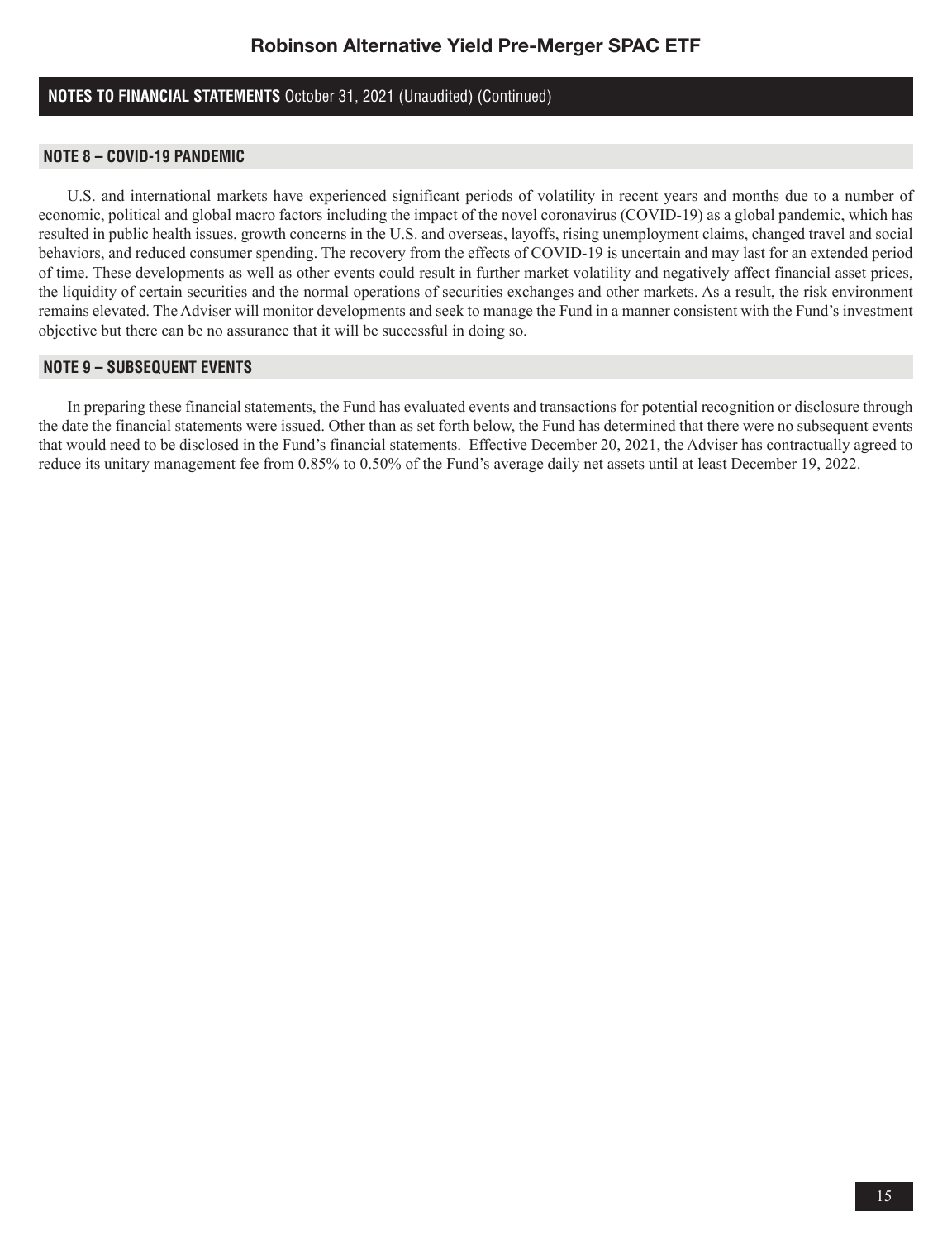### **EXPENSE EXAMPLE** For the Periods Ended October 31, 2021 (Unaudited)

As a shareholder of the Fund, you incur two types of costs: (1) transaction costs, including brokerage commissions paid on purchases and sales of the Fund's shares, and (2) ongoing costs, including management fees of the Fund. The example is intended to help you understand your ongoing costs (in dollars) of investing in the Fund and to compare these costs with the ongoing costs of investing in other funds. The actual expense example is based on an investment of \$1,000 invested at the beginning of the period and held for the entire period indicated, which is from June 22, 2021 (commencement of operations) to October 31, 2021. The hypothetical example is based on an investment of \$1,000 invested at the beginning of the period and held for the entire period indicated, which is from May 1, 2021 to October 31, 2021.

#### **Actual Expenses**

The first line of the following table provides information about actual account values and actual expenses. To the extent the Fund invests in shares of other investment companies as part of its investment strategy, you will indirectly bear your proportionate share of any fees and expenses charged by the underlying funds in which the Fund invests in addition to the expenses of the Fund. Actual expenses of the underlying funds are expected to vary among the various underlying funds. These expenses are not included in the example. The example includes, but is not limited to, unitary fees. However, the example does not include portfolio trading commissions and related expenses. You may use the information in this line, together with the amount you invested, to estimate the expenses that you paid over the period. Simply divide your account value by \$1,000 (for example, an \$8,600 account value divided by \$1,000 = 8.6), then, multiply the result by the number in the first line under the heading entitled "Expenses Paid During the Period'' to estimate the expenses you paid on your account during this period.

#### **Hypothetical Example for Comparison Purposes**

The second line of the following table provides information about hypothetical account values and hypothetical expenses based on the Fund's actual expense ratio and an assumed rate of return of 5% per year before expenses, which is not the Fund's actual return. The hypothetical account values and expenses may not be used to estimate the actual ending account balance or expenses you paid for the period. You may use this information to compare the ongoing costs of investing in the Fund and other funds. To do so, compare this 5% hypothetical example with the 5% hypothetical examples that appear in the shareholder reports of the other funds. Please note that the expenses shown in the table are meant to highlight your ongoing costs only and do not reflect any transactional costs, such as brokerage commissions paid on purchases and sales of the Fund's shares. Therefore, the second line of the following table is useful in comparing ongoing costs only and will not help you determine the relative total costs of owning different funds. If these transactional costs were included, your costs would have been higher.

|        | <b>Beginning Account Value</b><br><b>June 22, 2021</b> | <b>Ending Account Value</b><br><b>October 31, 2021</b> | <b>Expenses Paid</b><br><b>During the Period</b><br>June 22, $2021 -$<br>October 31, 2021 <sup>(1)</sup> |
|--------|--------------------------------------------------------|--------------------------------------------------------|----------------------------------------------------------------------------------------------------------|
| Actual | \$1,000.00                                             | \$1,016.10                                             | \$3.10                                                                                                   |

(1) The actual expenses are equal to the Fund's annualized net expense ratio of 0.85%, multiplied by the average account value over the period, multiplied by 132/365 (to reflect the period from June 22, 2021 to October 31, 2021, the commencement of operations date to the end of the period).

|                                                 | <b>Beginning Account Value</b><br>May 1, 2021 | Endina<br><b>Account Value</b><br><b>October 31, 2021</b> | <b>Expenses Paid</b><br><b>During the Period</b><br>Mav 1. 2021 -<br>October 31, 2021 <sup>(2)</sup> |
|-------------------------------------------------|-----------------------------------------------|-----------------------------------------------------------|------------------------------------------------------------------------------------------------------|
|                                                 |                                               |                                                           |                                                                                                      |
| Hypothetical (5% annual return before expenses) | \$1,000.00                                    | \$1,020.92                                                | \$4.33                                                                                               |

(2) The hypothetical expenses are equal to the Fund's annualized net expense ratio of 0.85%, multiplied by the average account value over the period, multiplied by 184/365 (to reflect the most recent six-month period).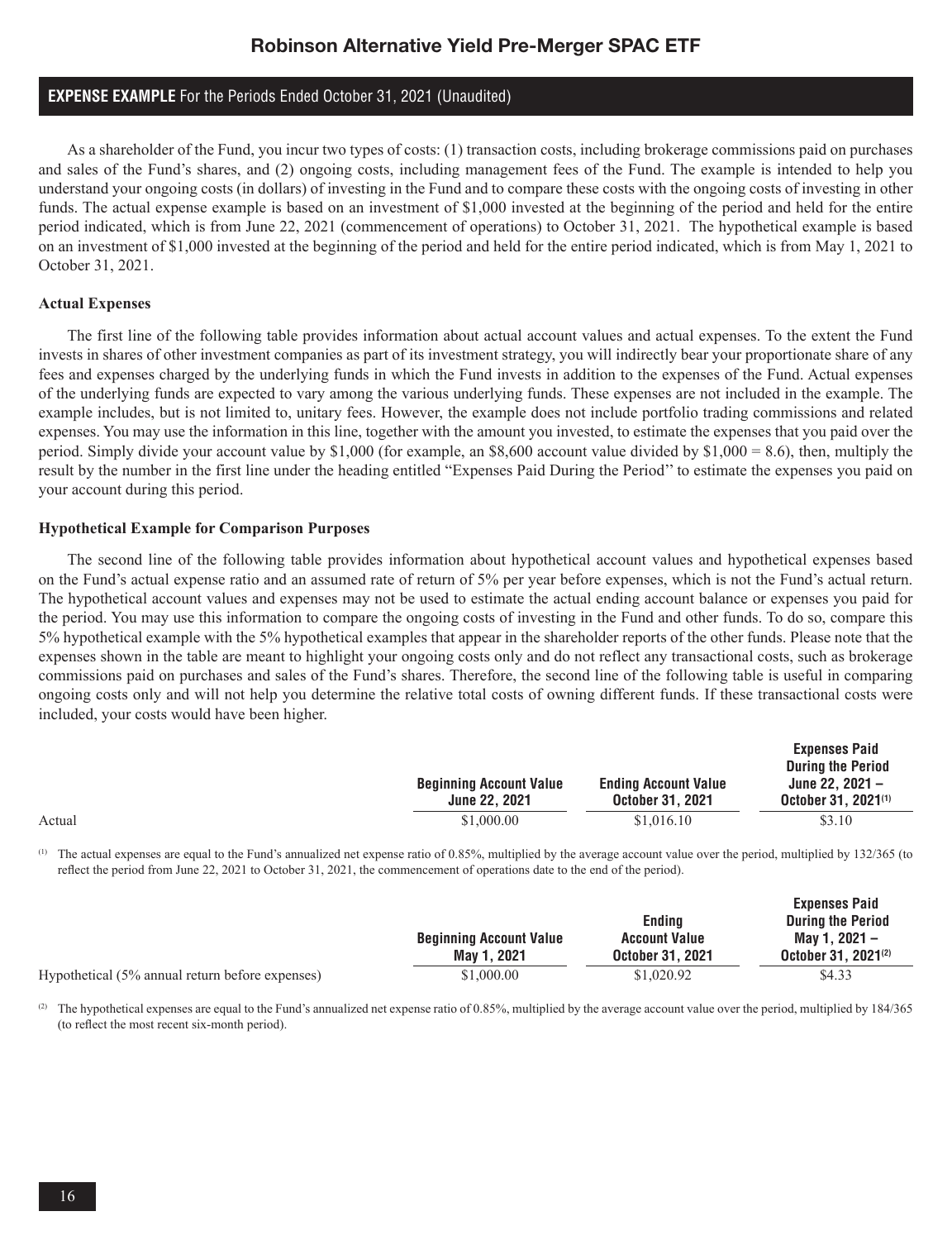## **BASIS FOR TRUSTEES' APPROVAL OF INVESTMENT ADVISORY AND SUB-ADVISORY AGREEMENTS** (Unaudited)

The Board of Trustees (the "Board" or the "Trustees") of Tidal ETF Trust (the "Trust") met via video conference at a meeting held on June 1, 2021 to consider the initial approval of the Investment Advisory Agreement (the "Advisory Agreement") between the Trust, on behalf of the Robinson Alternative Yield Pre-Merger SPAC ETF (the "Fund"), a proposed series of the Trust, and Toroso Investments, LLC, the Fund's proposed investment adviser (the "Adviser"). Prior to this meeting, the Board requested and received materials to assist them in considering the approval of the Advisory Agreement. The materials provided contained information with respect to the factors enumerated below, including a copy of the Advisory Agreement, a memorandum prepared by the Trust's outside legal counsel to the Trust and Independent Trustees discussing in detail the Trustees' fiduciary obligations and the factors they should assess in considering the approval of the Advisory Agreement, due diligence materials relating to the Adviser (including the due diligence response completed by the Adviser with respect to a specific request letter from the Trust's outside legal counsel to the Trust and Independent Trustees, the Adviser's Form ADV, select ownership, organizational, financial and insurance information for the Adviser, biographical information of the Adviser's key management and compliance personnel, detailed comparative information regarding the proposed unitary advisory fee for the Fund, and information regarding the Adviser's compliance program) and other pertinent information. Based on their evaluation of the information provided, the Trustees, by a unanimous vote (including a separate vote of the Trustees who are not "interested persons," as that term is defined in the Investment Company Act of 1940, as amended (the "Independent Trustees")), approved the Advisory Agreement for an initial two-year term.

### **Discussion of Factors Considered**

In considering the approval of the Advisory Agreement and reaching their conclusions, the Trustees reviewed and analyzed various factors that they determined were relevant, including the factors enumerated below.

1. **Nature, Extent and Quality of Services to be Provided.** The Board considered the nature, extent and quality of the Adviser's overall services to be provided to the Fund as well as its specific responsibilities in all aspects of day-to-day investment management of the Fund, including recommendations with respect to the hiring, termination or replacement of sub-advisers to the Fund. The Board considered the qualifications, experience and responsibilities of the Adviser's investment management team, including Michael Venuto and Charles Ragauss, who will each serve as a portfolio manager of the Fund, as well as the responsibilities of other key personnel of the Adviser to be involved in the day-to-day activities of the Fund. The Board reviewed due diligence information provided by the Adviser, including information regarding the Adviser's compliance program, its compliance personnel and compliance record, as well as the Adviser's cybersecurity program and business continuity plan. The Board noted that the Adviser does not manage any other accounts that utilize a strategy similar to that to be employed by the Fund.

The Board also considered other services to be provided to the Fund, such as monitoring adherence to the Fund's investment strategy and restrictions, oversight of the Fund's investment sub-adviser, and other service providers to the Fund, monitoring compliance with various Fund policies and procedures and with applicable securities regulations, and monitoring the extent to which the Fund achieves its investment objective as an actively-managed ETF. The Board noted that the Adviser would be responsible for trade execution and the Fund's investment sub-adviser would be responsible for selecting the Fund's investments, subject to the supervision of the Adviser.

The Board concluded that the Adviser had sufficient quality and depth of personnel, resources, investment methods and compliance policies and procedures essential to performing its duties under the Advisory Agreement and managing the Fund and that the nature, overall quality and extent of the management services to be provided to the Fund, as well as the Adviser's compliance program, were satisfactory.

- 2. **Investment Performance of the Fund and the Adviser.** The Board noted that the Fund had not yet commenced operations and, therefore, concluded that performance of the Fund was not a relevant factor for consideration. The Board also considered that because the investment decision-making for the Fund would be performed by the Fund's investment sub-adviser, the Fund's performance would not be the direct result of investment decisions made by the Adviser. Consequently, with respect to the Fund's performance, the Board in the future would focus on the Adviser's services, including the extent to which the Fund's performance was achieving its investment objective, as well as the Adviser's oversight of the investment sub-adviser's services.
- 3. **Cost of Services to be Provided and Profits to be Realized by the Adviser.** The Board considered the cost of services and the structure of the Adviser's proposed advisory fee, including a review of comparative expenses, expense components and peer group selection. The Board took into consideration that the advisory fee was a "unitary fee," meaning that the Fund would pay no expenses other than the advisory fee and certain other costs such as interest, brokerage, and extraordinary expenses and, to the extent it is implemented, fees pursuant to the Fund's Rule 12b-1 Plan. The Board noted that the Adviser agreed to pay all other expenses incurred by the Fund. The Board considered comparative information prepared by Fund Services utilizing data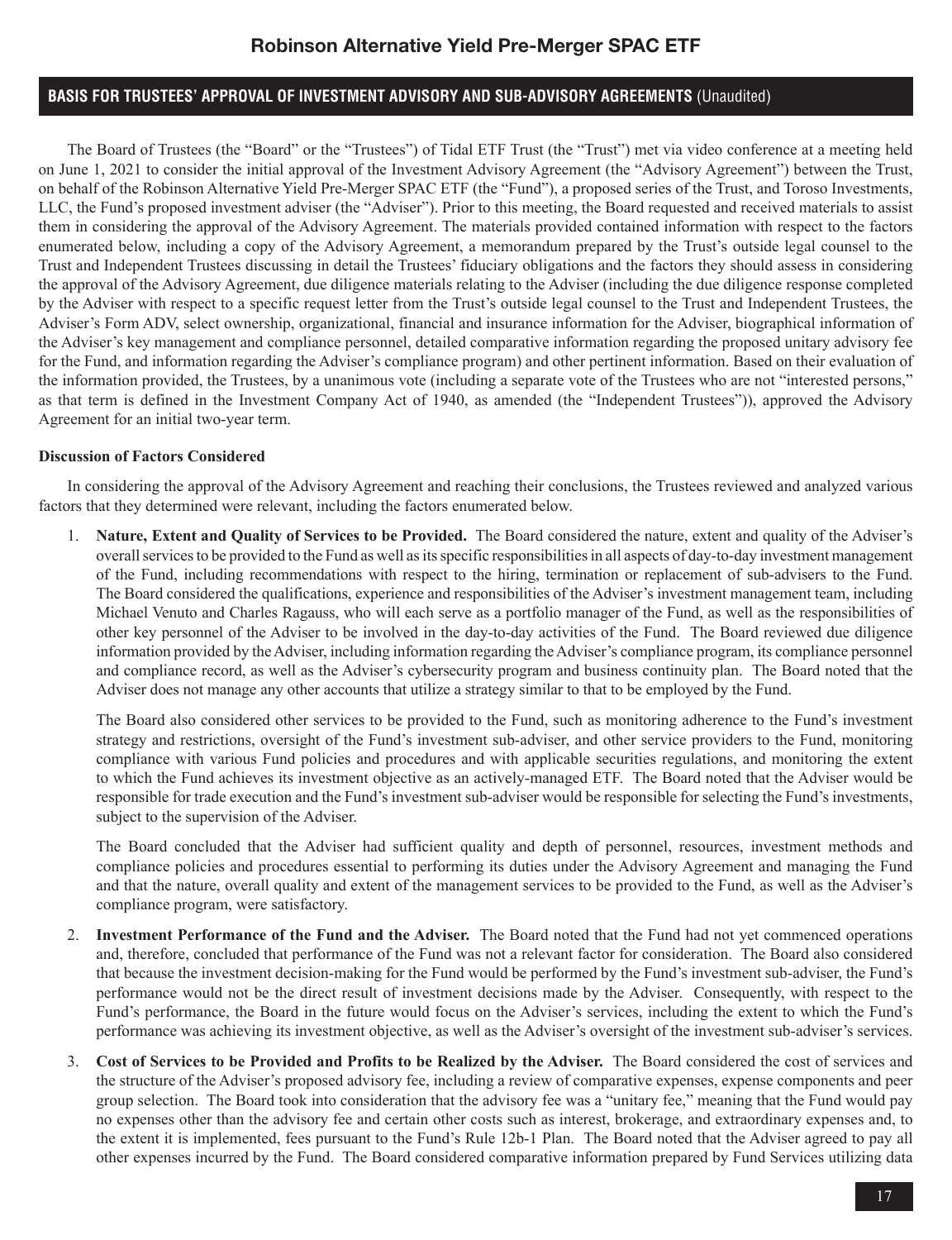## **BASIS FOR TRUSTEES' APPROVAL OF INVESTMENT ADVISORY AND SUB-ADVISORY AGREEMENTS** (Unaudited) (Continued)

provided by Morningstar Direct relating to the cost structure of the Fund relative to a peer group. The Fund was compared to ETFs in the U.S. Fund Event Driven category, which is comprised of funds that have event driven portfolios that attempt to profit when securing price changes in response to certain corporate actions.

The Board concluded that the Fund's proposed expense ratio and the advisory fee to be paid to the Adviser were fair and reasonable in light of the comparative expense information and the investment management services to be provided to the Fund by the Adviser given the nature of the Fund's strategy. The Board also evaluated, based on information provided by the Adviser, the compensation and benefits expected to be received by the Adviser and its affiliates from their relationship with the Fund, taking into account an analysis of the Adviser's expected profitability with respect to the Fund. The Board further concluded that the Adviser had adequate financial resources to support its services to the Fund from the revenues of its overall investment advisory business.

- 4. **Extent of Economies of Scale as the Fund Grows.**The Board considered the potential economies of scale that the Fund might realize under the structure of the proposed advisory fee. The Board noted the advisory fee did not contain any breakpoint reductions as the Fund's assets grow in size, but that the Adviser would evaluate future circumstances that may warrant breakpoints in the fee structure.
- 5. **Benefits to be Derived from the Relationship with the Fund.** The Board considered the direct and indirect benefits that could be received by the Adviser and its affiliates from association with the Fund. The Board concluded that the benefits the Adviser may receive, such as greater name recognition or the ability to attract additional investor assets, appear to be reasonable and in many cases may benefit the Fund.

**Conclusion.** Based on the Board's deliberations and its evaluation of the information described above, with no single factor determinative of a conclusion, the Board, including the Independent Trustees, unanimously concluded that: (a) the terms of the Advisory Agreement are fair and reasonable; (b) the advisory fee is reasonable in light of the services that the Adviser will provide to the Fund; and (c) the approval of the Advisory Agreement for an initial term of two years was in the best interests of the Fund and its shareholders.

At the video conference meeting held on June 1, 2021, the Board also considered the initial approval of the sub-advisory agreement (the "Sub-Advisory Agreement") for the Fund, to be entered into between the Adviser and Robinson Capital Management, LLC, the Fund's proposed sub-adviser (the "Sub-Adviser"). Prior to this meeting, the Board requested and received materials to assist them in considering the approval of the Sub-Advisory Agreement. The materials provided contained information with respect to the factors enumerated below, including copies of the Sub-Advisory Agreement, a memorandum prepared by the Trust's outside legal counsel discussing in detail the Trustees' fiduciary obligations and the factors they should assess in considering the approval of the Sub-Advisory Agreement, due diligence materials prepared by the Sub-Adviser (including the due diligence response completed by the Sub-Adviser with respect to a specific request letter from the Trust's outside legal counsel, Form ADV, select ownership, organizational, financial and insurance information for the Sub-Adviser, biographical information of key management and compliance personnel, and the Sub-Adviser's compliance manual and code of ethics) and other pertinent information. Based on their evaluation of the information provided, the Trustees, by a unanimous vote (including a separate vote of the Independent Trustees), approved the Sub-Advisory Agreement for an initial two-year term.

### **Discussion of Factors Considered**

In considering the approval of the Sub-Advisory Agreement and reaching their conclusions, the Trustees reviewed and analyzed various factors that they determined were relevant, including the factors enumerated below.

1. **Nature, Extent and Quality of Services to be Provided.** The Board considered the nature, extent and quality of the Sub-Adviser's overall services to be provided to the Fund as well as its specific responsibilities in all aspects of day-to-day investment management of the Fund. The Board considered the qualifications, experience and responsibilities of James C. Robinson and Jonathan P. Browne, who will each serve as a portfolio manager for the Fund, as well as the responsibilities of other key personnel of the Sub-Adviser to be involved in the day-to-day activities of the Fund. The Board reviewed the due diligence information provided by the Sub-Adviser, including information regarding the Sub-Adviser's compliance program, its compliance personnel and compliance record, as well as the Sub-Adviser's cybersecurity program and business continuity plan. The Board noted that the Sub-Adviser does not manage any other accounts that utilize a strategy similar to the strategy that is to be employed by the Fund.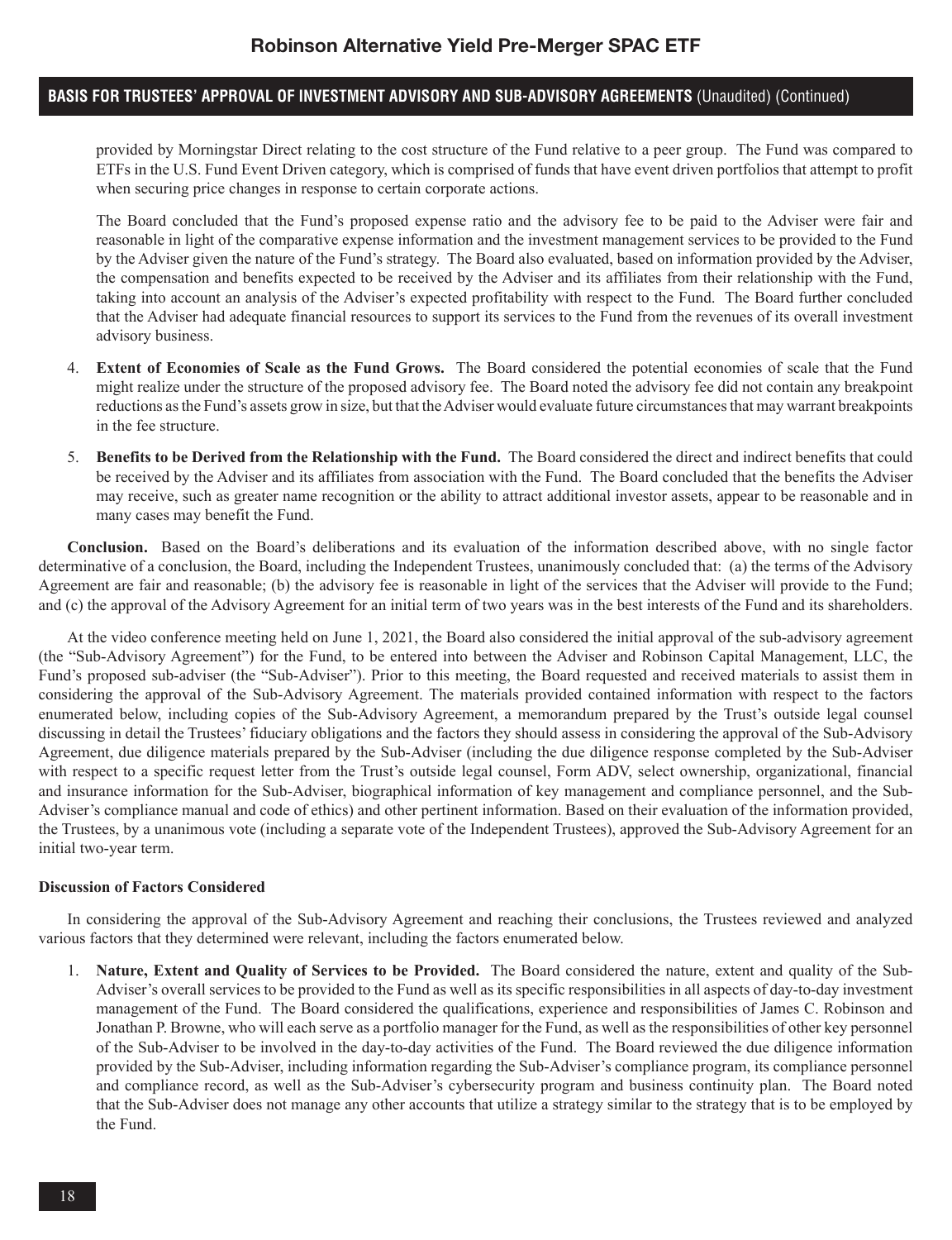## **BASIS FOR TRUSTEES' APPROVAL OF INVESTMENT ADVISORY AND SUB-ADVISORY AGREEMENTS** (Unaudited) (Continued)

The Board also considered other services to be provided to the Fund, such as monitoring adherence to the Fund's investment strategies and restrictions, monitoring compliance with various Fund policies and procedures and with applicable securities regulations, monitoring the extent to which the Fund meets its investment objective as an actively-managed ETF and quarterly reporting to the Board. The Board noted that the Sub-Adviser would be responsible for the Fund's investment selections, subject to oversight by the Adviser.

The Board concluded that the Sub-Adviser had sufficient quality and depth of personnel, resources, investment methods and compliance policies and procedures essential to performing its duties under the Sub-Advisory Agreement and managing the Fund and that the nature, overall quality and extent of the management services to be provided to the Fund, as well as the Sub-Adviser's compliance program, were satisfactory.

- 2. **Investment Performance of the Fund and the Sub-Adviser.** The Board noted that the Fund had not yet commenced operations and, therefore, concluded that performance of the Fund was not a relevant factor for consideration.
- 3. **Cost of Services to be Provided and Profits to be Realized by the Sub-Adviser.** The Board considered the structure of the proposed sub-advisory fee to be paid by the Adviser to the Sub-Adviser under the Sub-Advisory Agreement. The Board noted that the Adviser represented to the Board that the sub-advisory fee payable under the Sub-Advisory Agreement was reasonable in light of the services to be performed by the Sub-Adviser. Since the sub-advisory fee is to be paid by the Adviser, the overall advisory fee paid by the Fund is not directly affected by the sub-advisory fee paid to the Sub-Adviser. Consequently, the Board did not consider the cost of services provided by the Sub-Adviser or the potential profitability of its relationship with the Fund to be material factors for consideration given that the Sub-Adviser is not affiliated with the Adviser and, therefore, the sub-advisory fee to be paid to the Sub-Adviser was negotiated on an arm's-length basis. Based on all of these factors, the Board concluded that the sub-advisory fee to be paid to the Sub-Adviser by the Adviser reflected an appropriate allocation of the advisory fee and was reasonable in light of the services to be provided by the Sub-Adviser.
- 4. **Extent of Economies of Scale as the Fund Grows.**Since the sub-advisory fee payable to the Sub-Adviser is not paid by the Fund, the Board did not consider whether the sub-advisory fee should reflect any potential economies of scale that might be realized as the Fund's assets increase.
- 5. **Benefits to be Derived from the Relationship with the Fund.**The Board considered the direct and indirect benefits that could be received by the Sub-Adviser from its association with the Fund. The Board concluded that the benefits the Sub-Adviser may receive, such as greater name recognition or the ability to attract additional investor assets, appear to be reasonable and in many cases may benefit the Fund.

**Conclusion.**Based on the Board's deliberations and its evaluation of the information described above, with no single factor determinative of a conclusion, the Board, including the Independent Trustees, unanimously concluded that: (a) the terms of the Sub-Advisory Agreement are fair and reasonable; (b) the sub-advisory fee is reasonable in light of the services that the Sub-Adviser will provide to the Fund; and (c) the approval of the Sub-Advisory Agreement for an initial term of two years was in the best interests of the Fund and its shareholders.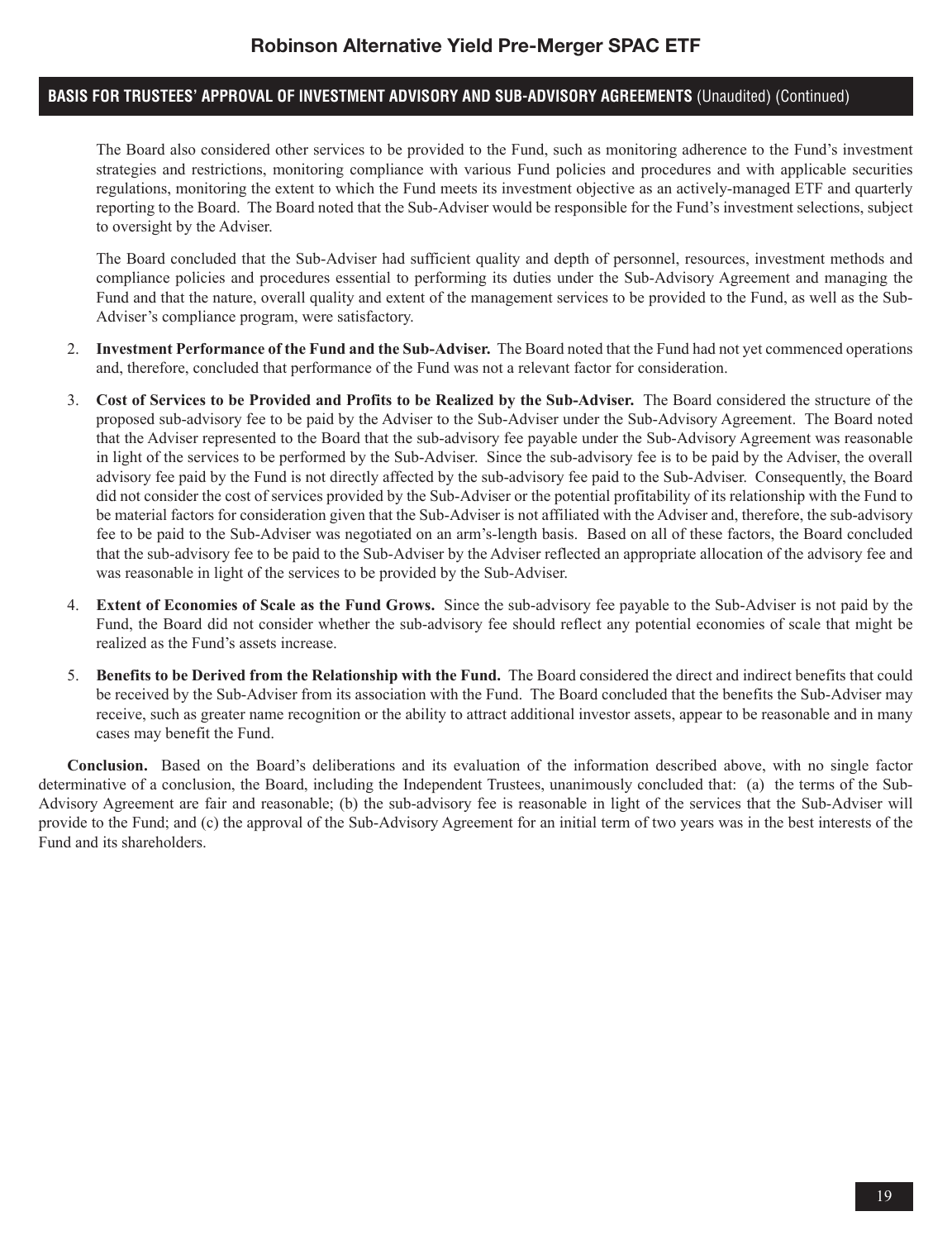## **STATEMENT REGARDING LIQUIDITY RISK MANAGEMENT PROGRAM** (Unaudited)

In accordance with Rule 22e-4 under the Investment Company Act of 1940, as amended ("Rule 22e-4"), Tidal ETF Trust (the "Trust"), on behalf of its series, the Robinson Alternative Yield Pre-Merger SPAC ETF (the "Fund"), has adopted and implemented a liquidity risk management program (the "Program"). The Program seeks to promote effective liquidity risk management for the Fund and to protect the Fund's shareholders from dilution of their interests. The Trust's Board of Trustees (the "Board") has approved the designation of Toroso Investments, LLC, the Fund's investment adviser, as the program administrator (the "Program Administrator"). The Program Administrator has further delegated administration of the Program to a Program Administrator Committee composed of certain Trust officers. The Program Administrator has also delegated certain responsibilities under the Program to the investment subadviser of the Fund; however, the Program Administrator remains responsible for the overall administration and operation of the Program. The Program Administrator is required to provide a written annual report to the Board regarding the adequacy and effectiveness of the Program, including the operation of the highly liquid investment minimum, if applicable, and any material changes to the Program.

On November 23, 2021, the Board reviewed the Program Administrator's written annual report for the period October 1, 2020 through September 30, 2021 (the "Report"). The Program assesses liquidity risk under both normal and reasonably foreseeable stressed market conditions. The risk is managed by monitoring the degree of liquidity of a fund's investments, limiting the amount of illiquid investments and utilizing various risk management tools and facilities available to a fund, among other means. The Trust has engaged the services of ICE Data Services, a third-party vendor, to provide daily portfolio investment classification services to assist in the Program Administrator's assessment. The Report noted that no material changes had been made to the Program during the review period. The Program Administrator determined that the Program is reasonably designed and operating effectively.

#### **INFORMATION ABOUT PROXY VOTING** (Unaudited)

A description of the policies and procedures that the Fund uses to determine how to vote proxies relating to portfolio securities is available upon request without charge, by calling (833) 743-0330 or by accessing the Fund's website at www.robinsonetfs.com. Furthermore, you can obtain the description on the SEC's website at www.sec.gov.

Information regarding how the Fund voted proxies relating to portfolio securities during the most recent 12-month period ended June 30 is available upon request without charge by calling (833) 743-0330 or by accessing the SEC's website at www.sec.gov.

### **INFORMATION ABOUT THE PORTFOLIO HOLDINGS** (Unaudited)

The Fund's portfolio holdings are posted on the Fund's website daily at www.robinsonetfs.com. The Fund files its complete schedule of portfolio holdings with the SEC for its first and third fiscal quarters on Part F of Form N-PORT. The Fund's Part F of Form N-PORT is available without charge, upon request, by calling (833) 743-0330. Furthermore, you can obtain the Part F of Form N-PORT on the SEC's website at www.sec.gov.

### **FREQUENCY DISTRIBUTION OF PREMIUMS AND DISCOUNTS** (Unaudited)

Information regarding how often shares of the Fund trade on the exchange at a price above (i.e., at a premium) or below (i.e., at a discount) to its daily NAV is available, without charge, on the Fund's website at www.robinsonetfs.com.

### **INFORMATION ABOUT THE FUND'S TRUSTEES** (Unaudited)

The Statement of Additional Information ("SAI") includes additional information about the Fund's Trustees and is available without charge, upon request, by calling (833) 743-0330. Furthermore, you can obtain the SAI on the SEC's website at www.sec.gov or the Fund's website at www.robinsonetfs.com.